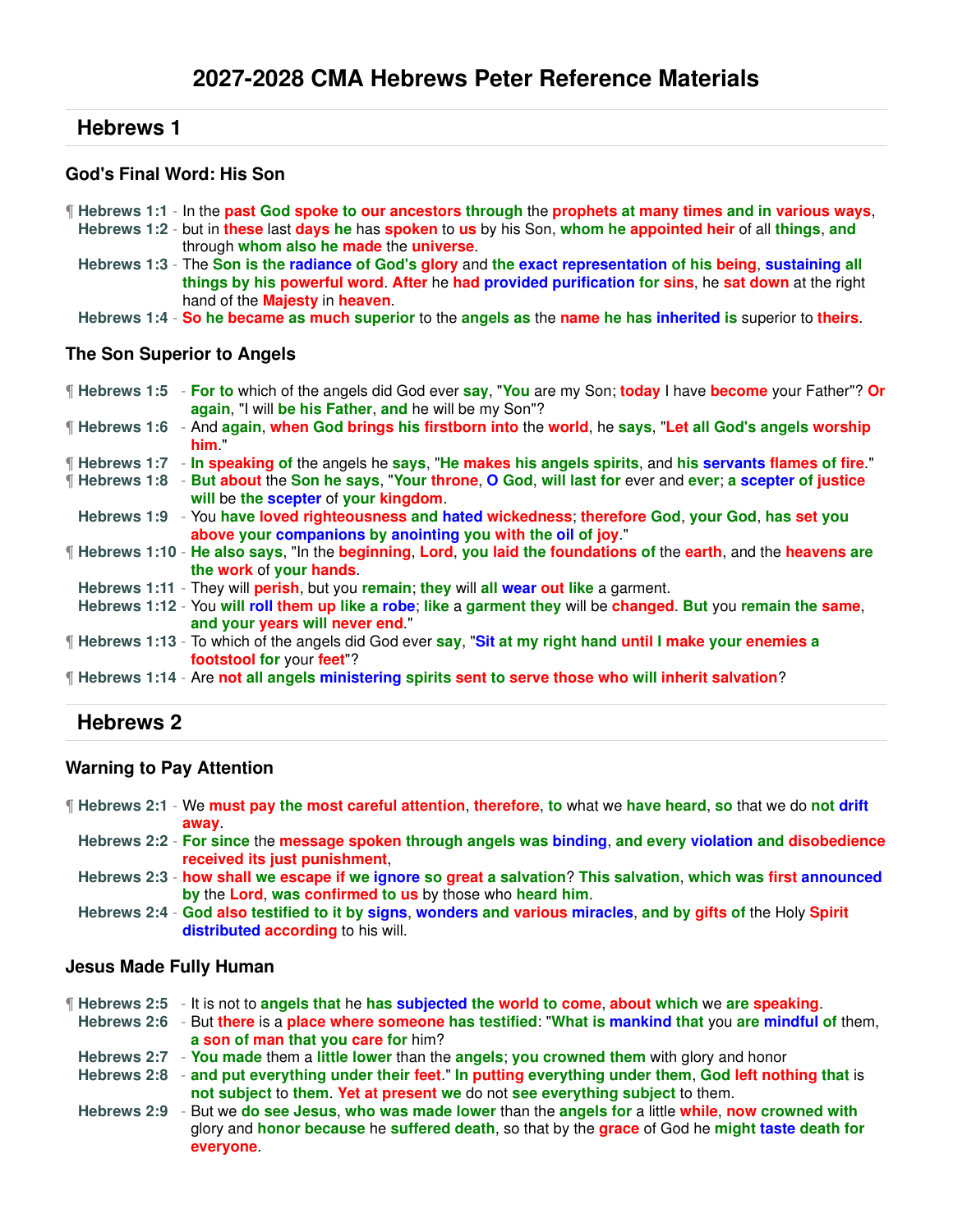| <b>If Hebrews 2:10 - In bringing many sons</b> and daughters to glory, it was fitting that God, for whom and through<br>whom everything exists, should make the pioneer of their salvation perfect through what he<br>suffered.               |
|-----------------------------------------------------------------------------------------------------------------------------------------------------------------------------------------------------------------------------------------------|
| Hebrews 2:11 - Both the one who makes people holy and those who are made holy are of the same family. So<br>Jesus is not ashamed to call them brothers and sisters.                                                                           |
| Hebrews 2:12 - He says, "I will declare your name to my brothers and sisters; in the assembly I will sing your<br>praises."                                                                                                                   |
| <b>Fill Hebrews 2:13 - And again, "I will put my trust in him." And again he says, "Here am I, and the children God has</b><br>given me."                                                                                                     |
| If Hebrews 2:14 - Since the children have flesh and blood, he too shared in their humanity so that by his death he<br>might break the power of him who holds the power of death--that is, the devil--                                         |
| Hebrews 2:15 - and free those who all their lives were held in slavery by their fear of death.                                                                                                                                                |
| Hebrews 2:16 - For surely it is not angels he helps, but Abraham's descendants.                                                                                                                                                               |
| Hebrews 2:17 - For this reason he had to be made like them, fully human in every way, in order that he might<br>become a merciful and faithful high priest in service to God, and that he might make atonement<br>for the sins of the people. |
| Hebrews 2:18 - Because he himself suffered when he was tempted, he is able to help those who are being<br>tempted.                                                                                                                            |

#### **Jesus Greater Than Moses**

| If Hebrews 3:1 - Therefore, holy brothers and sisters, who share in the heavenly calling, fix your thoughts on |
|----------------------------------------------------------------------------------------------------------------|
| Jesus, whom we acknowledge as our apostle and high priest.                                                     |

- **Hebrews 3:2** He was faithful to the one **who appointed him**, **just as Moses** was **faithful in** all God's house.
- **Hebrews 3:3** Jesus has **been found worthy** of greater honor **than Moses**, **just** as the builder of **a house has greater** honor than the **house itself**.
- **Hebrews 3:4 For every house is built by someone**, **but** God is the builder of **everything**.
- **Hebrews 3:5** "Moses was faithful as a **servant in** all God's **house**," **bearing witness to what would** be **spoken by** God in **the future**.
- **Hebrews 3:6 But Christ** is faithful as the **Son over God's house**. **And** we **are his house**, **if** indeed we hold firmly to **our confidence and** the **hope** in **which we glory**.

#### **Warning Against Unbelief**

| <b>Hebrews 3:7</b> - So, as the Holy <b>Spirit says: "Today</b> , if you hear his voice,<br>Hebrews 3:8 - do not harden your hearts as you did in the rebellion, during the time of testing in the wilderness,<br>Hebrews 3:9 - where your ancestors tested and tried me, though for forty years they saw what I did. |
|-----------------------------------------------------------------------------------------------------------------------------------------------------------------------------------------------------------------------------------------------------------------------------------------------------------------------|
| Hebrews 3:10 - That is why I was angry with that generation; I said, 'Their hearts are always going astray, and<br>they have not known my ways.'                                                                                                                                                                      |
| Hebrews 3:11 - So I declared on oath in my anger, 'They shall never enter my rest.'"                                                                                                                                                                                                                                  |
| If Hebrews 3:12 - See to it, brothers and sisters, that none of you has a sinful, unbelieving heart that turns away<br>from the living God.                                                                                                                                                                           |
| Hebrews 3:13 - But encourage one another daily, as long as it is called "Today," so that none of you may be<br>hardened by sin's deceitfulness.                                                                                                                                                                       |
| Hebrews 3:14 - We have come to share in Christ, if indeed we hold our original conviction firmly to the very end.                                                                                                                                                                                                     |
| Hebrews 3:15 - As has just been said: "Today, if you hear his voice, do not harden your hearts as you did in the<br>rebellion."                                                                                                                                                                                       |
| If Hebrews 3:16 - Who were they who heard and rebelled? Were they not all those Moses led out of Egypt?                                                                                                                                                                                                               |
| Hebrews 3:17 - And with whom was he angry for forty years? Was it not with those who sinned, whose bodies<br>perished in the wilderness?                                                                                                                                                                              |
| Hebrews 3:18 - And to whom did God swear that they would never enter his rest if not to those who disobeyed?                                                                                                                                                                                                          |
| Hebrews 3:19 - So we see that they were not able to enter, because of their unbelief.                                                                                                                                                                                                                                 |

## **Hebrews 4**

#### **A Sabbath-Rest for the People of God**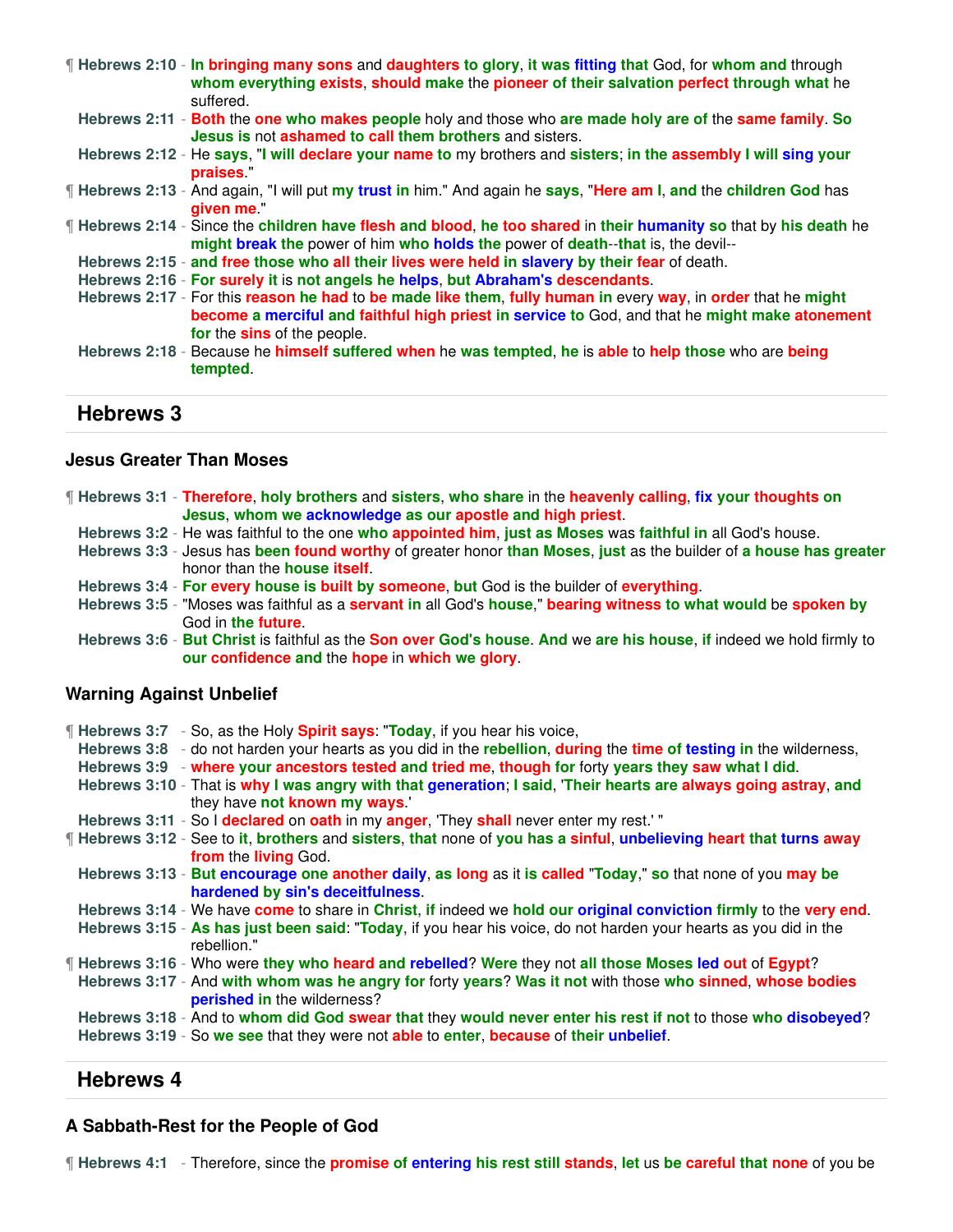**found to** have **fallen short of it**.

- **Hebrews 4:2** For we also have had the good news proclaimed to **us**, **just** as they **did**; **but** the **message they heard was of no value to them**, **because** they did **not share the** faith of those who **obeyed**.
- **Hebrews 4:3 Now we** who **have believed enter** that **rest**, **just** as God has **said**, "**So I declared** on **oath** in my **anger**, 'They shall never enter my rest.'" **And yet his works have been finished since** the creation of the **world**.
- **Hebrews 4:4 For somewhere he** has **spoken about** the **seventh day in these words**: "**On** the **seventh day God rested from all** his works."
- **Hebrews 4:5** And **again in** the **passage above he says**, "**They** shall never enter my rest."
- ¶ **Hebrews 4:6** Therefore **since it still remains for some to** enter that rest, and **since those who formerly had** the good news proclaimed to **them did not go in because** of **their disobedience**,
- **Hebrews 4:7 God again set a certain day**, **calling it** "**Today**." **This he did when a long time later he spoke through David**, **as in** the **passage already quoted**: "**Today**, if you **hear** his **voice**, do not **harden your hearts**."
- ¶ **Hebrews 4:8** For **if Joshua had given them rest**, **God would** not **have spoken later about another day**.
- **Hebrews 4:9 There remains**, **then**, **a Sabbath-rest for** the **people** of God;
- **Hebrews 4:10 for anyone who enters God's rest also rests from their works**, **just** as God **did from his**.
- **Hebrews 4:11** Let **us**, **therefore**, **make** every **effort** to enter that **rest**, **so** that no one **will perish by following their example of disobedience**.
- ¶ **Hebrews 4:12** For the **word** of God **is alive and active**. **Sharper than any double-edged sword**, **it penetrates even to dividing soul and spirit**, **joints and marrow**; **it judges the thoughts and attitudes of** the **heart**.
- **Hebrews 4:13 Nothing in all creation is hidden from God's sight**. **Everything is uncovered and laid bare before** the **eyes** of **him** to **whom** we **must give account**.

### **Jesus the Great High Priest**

- ¶ **Hebrews 4:14** Therefore, since we have a **great high** priest who **has ascended into heaven**, **Jesus** the **Son** of **God**, **let** us **hold firmly** to the faith we **profess**.
	- **Hebrews 4:15** For we do not have a high priest who **is unable to empathize with our weaknesses**, **but** we **have one** who has **been tempted in** every **way**, **just as we are**--**yet** he did **not sin**.

**Hebrews 4:16** - Let us **then approach God's throne** of **grace with confidence**, **so** that we **may receive mercy and find grace** to **help us in our time of need**.

## **Hebrews 5**

|                    | <b>Figure 1</b> Hebrews 5:1 - Every high priest is selected from among the people and is appointed to represent the people in<br>matters related to God, to offer gifts and sacrifices for sins.                |
|--------------------|-----------------------------------------------------------------------------------------------------------------------------------------------------------------------------------------------------------------|
|                    | Hebrews 5:2 - He is able to deal gently with those who are ignorant and are going astray, since he himself is<br>subject to weakness.                                                                           |
|                    | Hebrews 5:3 - This is why he has to offer sacrifices for his own sins, as well as for the sins of the people.                                                                                                   |
| Hebrews 5:4        | - And no one takes this honor on himself, but he receives it when called by God, just as Aaron<br>was.                                                                                                          |
| ¶ Hebrews 5:5      | - In the same way, Christ did not take on himself the glory of becoming a high priest. But God said<br>to him, "You are my Son; today I have become your Father."                                               |
| If Hebrews 5:6     | - And he says in another place, "You are a priest forever, in the order of Melchizedek."                                                                                                                        |
| <b>Hebrews 5:7</b> | - During the days of Jesus' life on earth, he offered up prayers and petitions with fervent cries and<br>tears to the one who could save him from death, and he was heard because of his reverent<br>submission |
|                    | Hebrews 5:8 - Son though he was, he learned obedience from what he suffered                                                                                                                                     |
|                    | Hebrews 5:9 - and, once made perfect, he became the source of eternal salvation for all who obey him                                                                                                            |
|                    | Hebrews 5:10 - and was designated by God to be high priest in the order of Melchizedek.                                                                                                                         |

### **Warning Against Falling Away**

- ¶ **Hebrews 5:11 We have much to say about this**, **but it** is **hard** to **make it clear** to **you because you no longer try to understand**.
	- **Hebrews 5:12** In **fact**, **though by this time you ought** to **be teachers**, **you need someone to teach you the elementary truths of God's word all over again**. **You need milk**, **not solid** food!
	- **Hebrews 5:13 Anyone who lives on milk**, **being still an infant**, **is not acquainted with the teaching about righteousness**.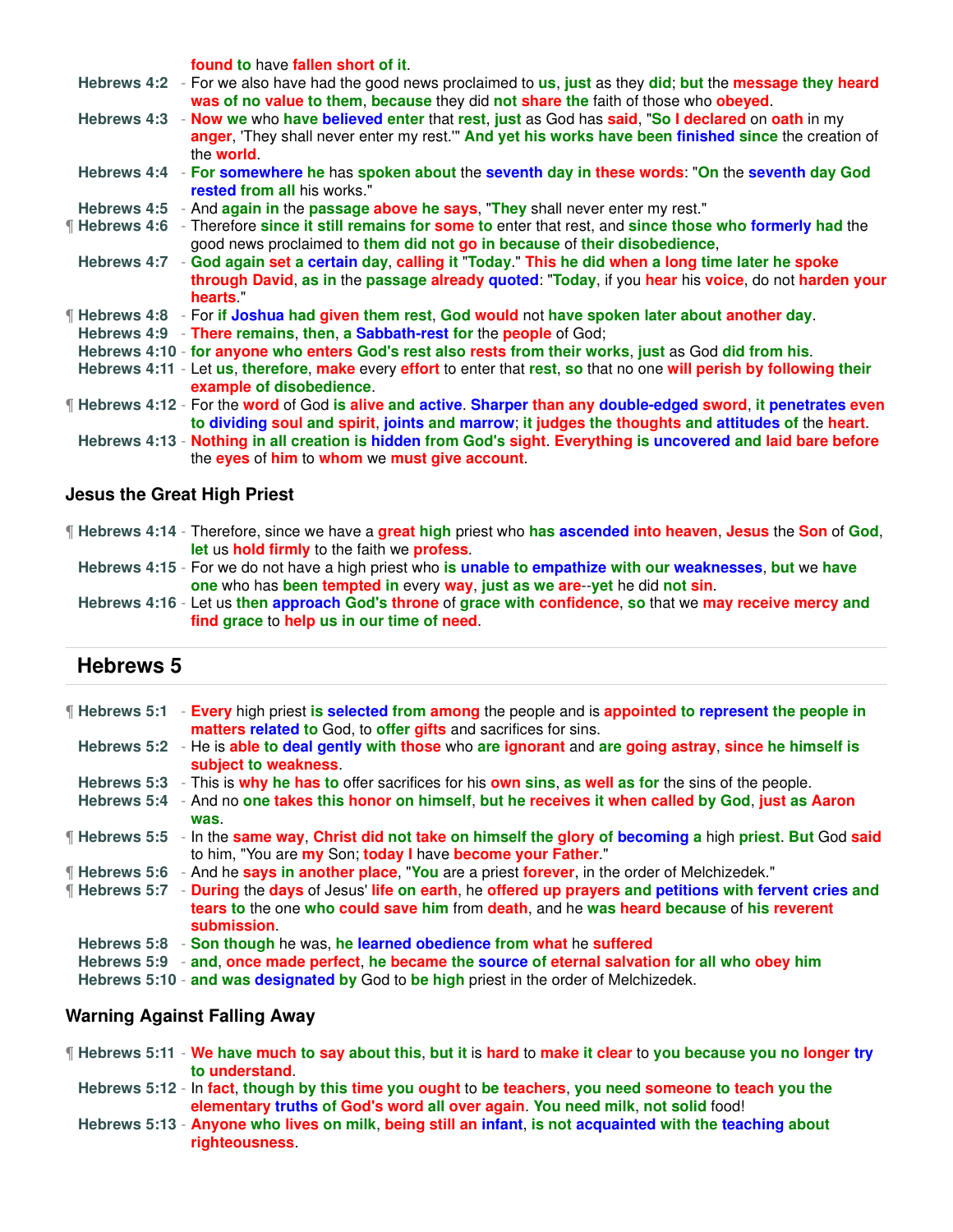#### **Hebrews 5:14** - **But solid food is for the mature**, **who by constant use have trained themselves to distinguish good from evil**.

| <b>Hebrews 6</b> |                                                                                                                                                                                                                             |
|------------------|-----------------------------------------------------------------------------------------------------------------------------------------------------------------------------------------------------------------------------|
|                  | ¶ Hebrews 6:1 → Therefore let us move beyond the elementary teachings about Christ and be taken forward to<br>maturity, not laying again the foundation of repentance from acts that lead to death, and of faith<br>in God, |
|                  | Hebrews 6:2 - instruction about cleansing rites, the laying on of hands, the resurrection of the dead, and<br>eternal judgment.                                                                                             |
|                  | Hebrews 6:3 - And God permitting, we will do so.                                                                                                                                                                            |
|                  | Hebrews 6:4 - It is impossible for those who have once been enlightened, who have tasted the heavenly gift, who<br>have shared in the Holy Spirit.                                                                          |
|                  | Hebrews 6:5 - who have tasted the goodness of the word of God and the powers of the coming age                                                                                                                              |
|                  | Hebrews 6:6 - and who have fallen away, to be brought back to repentance. To their loss they are crucifying the<br>Son of God all over again and subjecting him to public disgrace.                                         |
|                  | Hebrews 6:7 - Land that drinks in the rain often falling on it and that produces a crop useful to those for whom it<br>is farmed receives the blessing of God.                                                              |
|                  | Hebrews 6:8 - But land that produces thorns and thistles is worthless and is in danger of being cursed. In the<br>end it will be burned.                                                                                    |
|                  | <b>If Hebrews 6:9</b> - Even though we speak like this, dear friends, we are convinced of better things in your case--the<br>things that have to do with salvation.                                                         |
|                  | Hebrews 6:10 - God is not unjust; he will not forget your work and the love you have shown him as you have<br>helped his people and continue to help them.                                                                  |
|                  | Hebrews 6:11 - We want each of you to show this same diligence to the very end, so that what you hope for may<br>be fully realized.                                                                                         |
|                  | Hebrews 6:12 - We do not want you to become lazy, but to imitate those who through faith and patience inherit<br>what has been promised.                                                                                    |
|                  |                                                                                                                                                                                                                             |

## **The Certainty of God's Promise**

| If Hebrews 6:13 - When God made his promise to Abraham, since there was no one greater for him to swear by, he<br>swore by himself                                                              |
|-------------------------------------------------------------------------------------------------------------------------------------------------------------------------------------------------|
| Hebrews 6:14 - saying, "I will surely bless you and give you many descendants."                                                                                                                 |
| Hebrews 6:15 - And so after waiting patiently, Abraham received what was promised.                                                                                                              |
| ¶ Hebrews 6:16 - People swear by someone greater than themselves, and the oath confirms what is said and puts<br>an end to all argument.                                                        |
| Hebrews 6:17 - Because God wanted to make the unchanging nature of his purpose very clear to the heirs of<br>what was <b>promised</b> , he <b>confirmed</b> it with an oath.                    |
| Hebrews 6:18 - God did this so that, by two unchangeable things in which it is impossible for God to lie, we who<br>have fled to take hold of the hope set before us may be greatly encouraged. |
| Hebrews 6:19 - We have this hope as an anchor for the soul, firm and secure. It enters the inner sanctuary<br>behind the curtain.                                                               |
| Hebrews 6:20 - where our forerunner, Jesus, has entered on our behalf. He has become a high priest forever, in<br>the <b>order</b> of <b>Melchizedek</b> .                                      |

## **Hebrews 7**

### **Melchizedek the Priest**

| Filebrews 7:1 - This Melchizedek was king of Salem and priest of God Most High. He met Abraham returning      |
|---------------------------------------------------------------------------------------------------------------|
| from the defeat of the kings and blessed him,                                                                 |
| Hebrews 7:2 - and Abraham gave him a tenth of everything. First, the name Melchizedek means "king of          |
| righteousness"; then also, "king of Salem" means "king of peace."                                             |
| Hebrews 7:3 - Without father or mother, without genealogy, without beginning of days or end of life,          |
| resembling the Son of God, he remains a priest forever.                                                       |
| <b>Hebrews 7:4</b> - Just think how great he was: Even the patriarch Abraham gave him a tenth of the plunder! |
| Hebrews 7:5 - Now the law requires the descendants of Levi who become priests to collect a tenth from the     |
| people--that is, from their fellow Israelites--even though they also are descended from Abraham.              |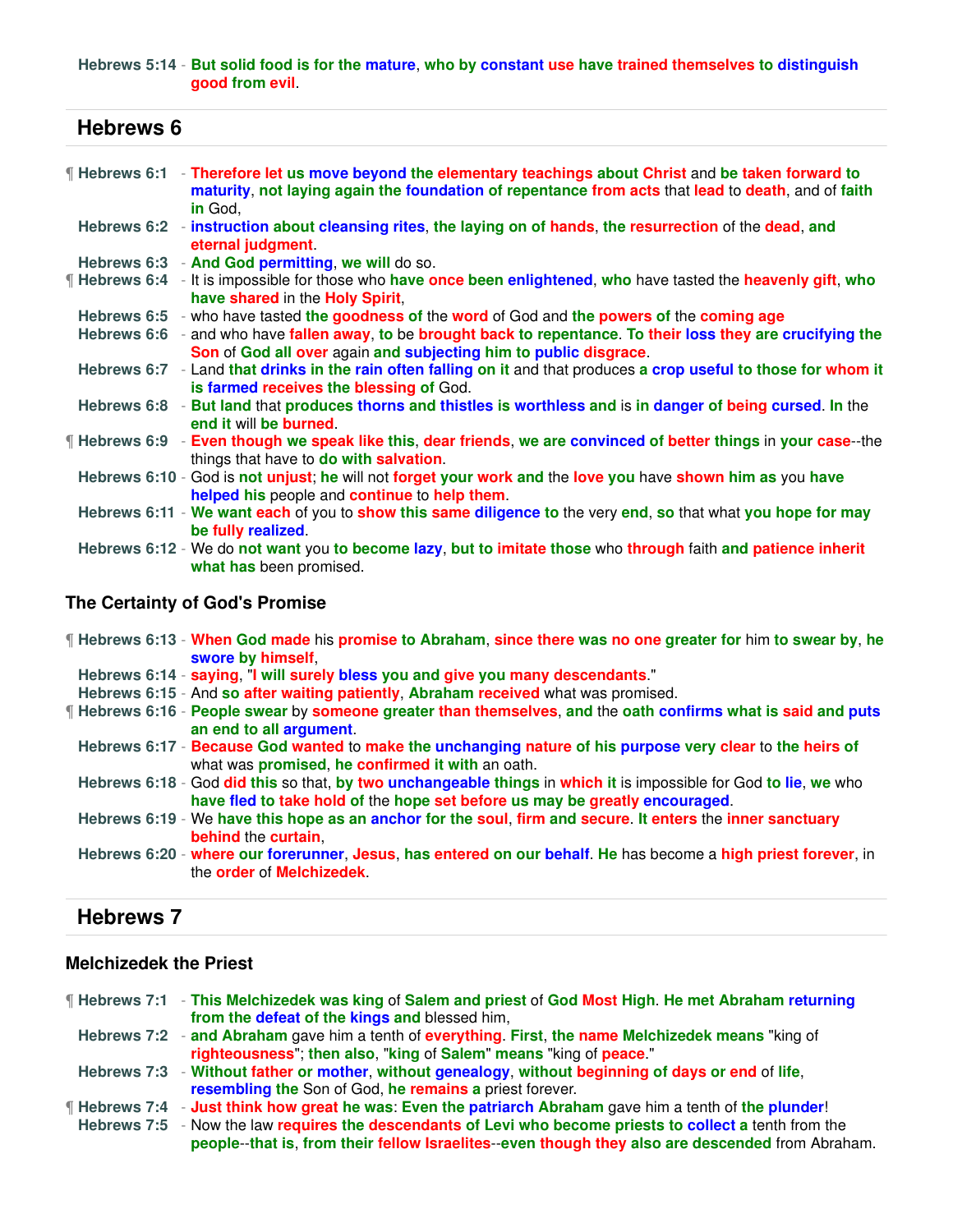- **Hebrews 7:6 This man**, **however**, **did not trace his descent from Levi**, **yet he collected a** tenth from Abraham and blessed him who **had** the **promises**.
- **Hebrews 7:7** And **without doubt the lesser is blessed by** the **greater**.
- **Hebrews 7:8** In the **one case**, the **tenth is collected by people who die**; **but** in the **other case**, **by** him who is **declared to be living**.
- **Hebrews 7:9 One might even say that Levi**, **who collects the tenth**, **paid the tenth through Abraham**,

**Hebrews 7:10** - **because when Melchizedek met Abraham**, **Levi was still in** the **body** of **his ancestor**.

### **Jesus Like Melchizedek**

| <b>If Hebrews 7:11 - If perfection could have been attained through the Levitical priesthood--and indeed the law</b><br>given to the people established that priesthood--why was there still need for another priest to<br>come, one in the order of Melchizedek, not in the order of Aaron? |
|----------------------------------------------------------------------------------------------------------------------------------------------------------------------------------------------------------------------------------------------------------------------------------------------|
| Hebrews 7:12 - For when the priesthood is changed, the law must be changed also.                                                                                                                                                                                                             |
| Hebrews 7:13 - He of whom these things are said belonged to a different tribe, and no one from that tribe has<br>ever served at the altar                                                                                                                                                    |
| Hebrews 7:14 - For it is clear that our Lord descended from Judah, and in regard to that tribe Moses said nothing<br>about priests.                                                                                                                                                          |
| Hebrews 7:15 - And what we have said is even more clear if another priest like Melchizedek appears,                                                                                                                                                                                          |
| Hebrews 7:16 - one who has become a priest not on the basis of a regulation as to his ancestry but on the basis of<br>the power of an indestructible life.                                                                                                                                   |
| Hebrews 7:17 - For it is declared: "You are a priest forever, in the order of Melchizedek."                                                                                                                                                                                                  |
| ¶ Hebrews 7:18 - The former regulation is set aside because it was weak and useless                                                                                                                                                                                                          |
| Hebrews 7:19 - (for the law made nothing perfect), and a better hope is introduced, by which we draw near to<br>God.                                                                                                                                                                         |
| ¶ Hebrews 7:20 - And it was not without an oath! Others became priests without any oath,                                                                                                                                                                                                     |
| Hebrews 7:21 - but he became a priest with an oath when God said to him: "The Lord has sworn and will not<br>change his mind: 'You are a priest forever.'"                                                                                                                                   |
| <b>Hebrews 7:22</b> - Because of this oath, Jesus has become the guarantor of a better covenant.                                                                                                                                                                                             |
| <b>If Hebrews 7:23 - Now there have been many of those priests, since death prevented them from continuing in</b><br>office:                                                                                                                                                                 |
| Hebrews 7:24 - but because Jesus lives forever, he has a permanent priesthood.                                                                                                                                                                                                               |
| Hebrews 7:25 - Therefore he is able to save completely those who come to God through him, because he always<br>lives to intercede for them.                                                                                                                                                  |
| If Hebrews 7:26 - Such a high priest truly meets our need--one who is holy, blameless, pure, set apart from<br>sinners, exalted above the heavens.                                                                                                                                           |
| Hebrews 7:27 - Unlike the other high priests, he does not need to offer sacrifices day after day, first for his own<br>sins, and then for the sins of the people. He sacrificed for their sins once for all when he offered<br><b>himself</b>                                                |
| Hebrews 7:28 - For the law appoints as high priests men in all their weakness; but the oath, which came after the<br>law, appointed the Son, who has been made perfect forever.                                                                                                              |

## **Hebrews 8**

## **The High Priest of a New Covenant**

| $\P$ Hebrews 8:1     | - Now the main point of what we are saying is this: We do have such a high priest, who sat down at<br>the right hand of the throne of the Majesty in heaven,                                                                                       |
|----------------------|----------------------------------------------------------------------------------------------------------------------------------------------------------------------------------------------------------------------------------------------------|
| Hebrews 8:2          | - and who serves in the sanctuary, the true tabernacle set up by the Lord, not by a mere human<br><b>being</b>                                                                                                                                     |
| <b>Hebrews 8:3</b>   | - Every high priest is appointed to offer both gifts and sacrifices, and so it was necessary for this<br>one also to have something to offer.                                                                                                      |
| Hebrews 8:4          | - If he were on earth, he would not be a priest, for there are already priests who offer the gifts<br>prescribed by the law.                                                                                                                       |
| Hebrews 8:5          | - They serve at a sanctuary that is a copy and shadow of what is in heaven. This is why Moses was<br>warned when he was about to build the tabernacle: "See to it that you make everything according<br>to the pattern shown you on the mountain." |
| Hebrews 8:6          | - But in fact the ministry Jesus has received is as superior to theirs as the covenant of which he is<br>mediator is superior to the old one, since the new covenant is established on better promises.                                            |
| <b>f</b> Hebrews 8:7 | - For if there had been nothing wrong with that first covenant, no place would have been sought<br>for another.                                                                                                                                    |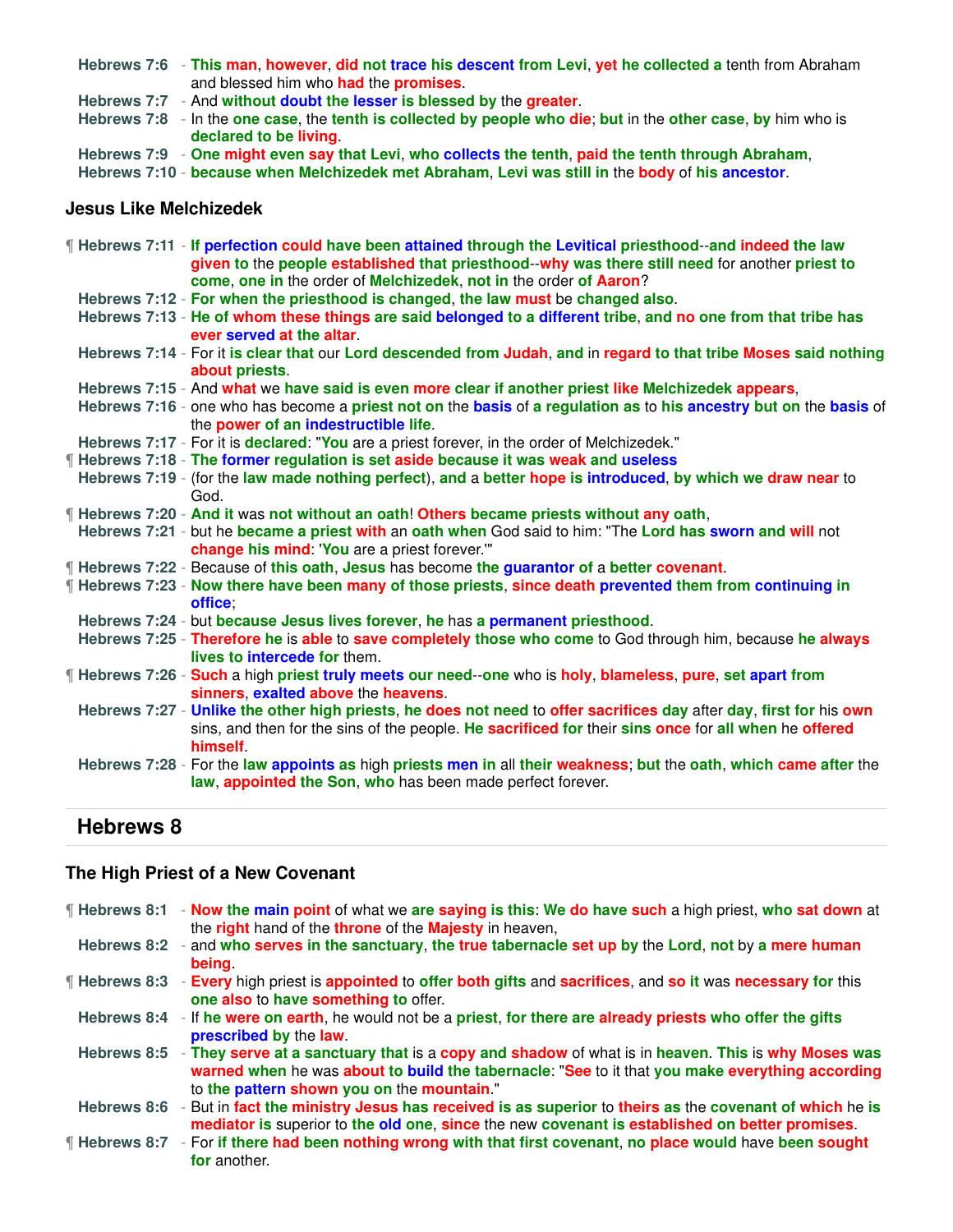|  | Hebrews 8:8 - But God found fault with the people and said: "The days are coming, declares the Lord, when I will<br>make a new covenant with the people of Israel and with the people of Judah.                                               |
|--|-----------------------------------------------------------------------------------------------------------------------------------------------------------------------------------------------------------------------------------------------|
|  | Hebrews 8:9 - It will not be like the covenant I made with their ancestors when I took them by the hand to lead<br>them out of Egypt, because they did not remain faithful to my covenant, and I turned away from<br>them, declares the Lord. |
|  | Hebrews 8:10 - This is the covenant I will establish with the people of Israel after that time, declares the Lord. I will<br>put my laws in their minds and write them on their hearts. I will be their God, and they will be my<br>people.   |
|  | Hebrews 8:11 - No longer will they teach their neighbor, or say to one another, 'Know the Lord,' because they will<br>all know me, from the least of them to the greatest.                                                                    |
|  | Hebrews 8:12 - For I will forgive their wickedness and will remember their sins no more."                                                                                                                                                     |
|  | If Hebrews 8:13 - By calling this covenant "new," he has made the first one obsolete; and what is obsolete and<br>outdated will soon disappear.                                                                                               |

#### **Worship in the Earthly Tabernacle**

| <b>Hebrews 9:1</b> | - Now the first covenant had regulations for worship and also an earthly sanctuary.                                                                                                                        |
|--------------------|------------------------------------------------------------------------------------------------------------------------------------------------------------------------------------------------------------|
| Hebrews 9:2        | - A tabernacle was set up. In its first room were the lampstand and the table with its consecrated<br>bread; this was called the Holy Place.                                                               |
| Hebrews 9:3        | - Behind the second curtain was a room called the Most Holy Place,                                                                                                                                         |
| Hebrews 9:4        | - which had the golden altar of incense and the gold-covered ark of the covenant. This ark<br>contained the gold jar of manna, Aaron's staff that had budded, and the stone tablets of the<br>covenant.    |
|                    | Hebrews 9:5 - Above the ark were the cherubim of the Glory, overshadowing the atonement cover. But we<br>cannot discuss these things in detail now.                                                        |
|                    | ¶ Hebrews 9:6 → When everything had been arranged like this, the priests entered regularly into the outer room<br>to carry on their ministry.                                                              |
|                    | Hebrews 9:7 - But only the high priest entered the inner room, and that only once a year, and never without<br>blood, which he offered for himself and for the sins the people had committed in ignorance. |
|                    | Hebrews 9:8 - The Holy Spirit was showing by this that the way into the Most Holy Place had not yet been<br>disclosed as long as the first tabernacle was still functioning.                               |
|                    | Hebrews 9:9 - This is an illustration for the present time, indicating that the gifts and sacrifices being offered<br>were not able to clear the conscience of the worshiper.                              |
|                    | Hebrews 9:10 - They are only a matter of food and drink and various ceremonial washings--external regulations<br>applying until the time of the new order.                                                 |

## **The Blood of Christ**

| <b>If Hebrews 9:11</b> - But when Christ came as high priest of the good things that are now already here, he went through |
|----------------------------------------------------------------------------------------------------------------------------|
| the greater and more perfect tabernacle that is not made with human hands, that is to say, is not a                        |
| part of this creation.                                                                                                     |
| Hebrews 9:12 - He did not enter by means of the blood of goats and calves; but he entered the Most Holy Place              |
| once for all by his own blood, thus obtaining eternal redemption.                                                          |

- **Hebrews 9:13** The blood of goats **and bulls** and **the ashes of a heifer sprinkled on those** who **are ceremonially unclean sanctify them so** that they **are outwardly clean**.
- **Hebrews 9:14 How much more**, **then**, **will** the blood of **Christ**, **who** through the **eternal Spirit offered himself unblemished to God**, **cleanse our consciences from acts** that **lead** to death, so that we **may serve the** living God!
- ¶ **Hebrews 9:15** For this **reason Christ** is the **mediator** of a new covenant, that those who **are called may receive** the **promised eternal inheritance**--**now** that he has **died as a ransom to set them free** from the **sins committed under** the first covenant.
- ¶ **Hebrews 9:16** In **the case of** a **will**, **it is necessary to prove the death of** the one who made it,

**Hebrews 9:17** - **because a will is in force only when somebody has died**; **it never takes effect while** the one who made it **is living**.

- **Hebrews 9:18** This is **why even** the first **covenant was not put into effect without** blood.
- **Hebrews 9:19 When Moses had proclaimed every command of** the **law to** all the people, **he took the** blood **of calves**, **together with water**, **scarlet wool and branches of hyssop**, **and sprinkled the scroll and** all the people.
- **Hebrews 9:20** He **said**, "**This** is the blood of the **covenant**, **which God has commanded you to keep**."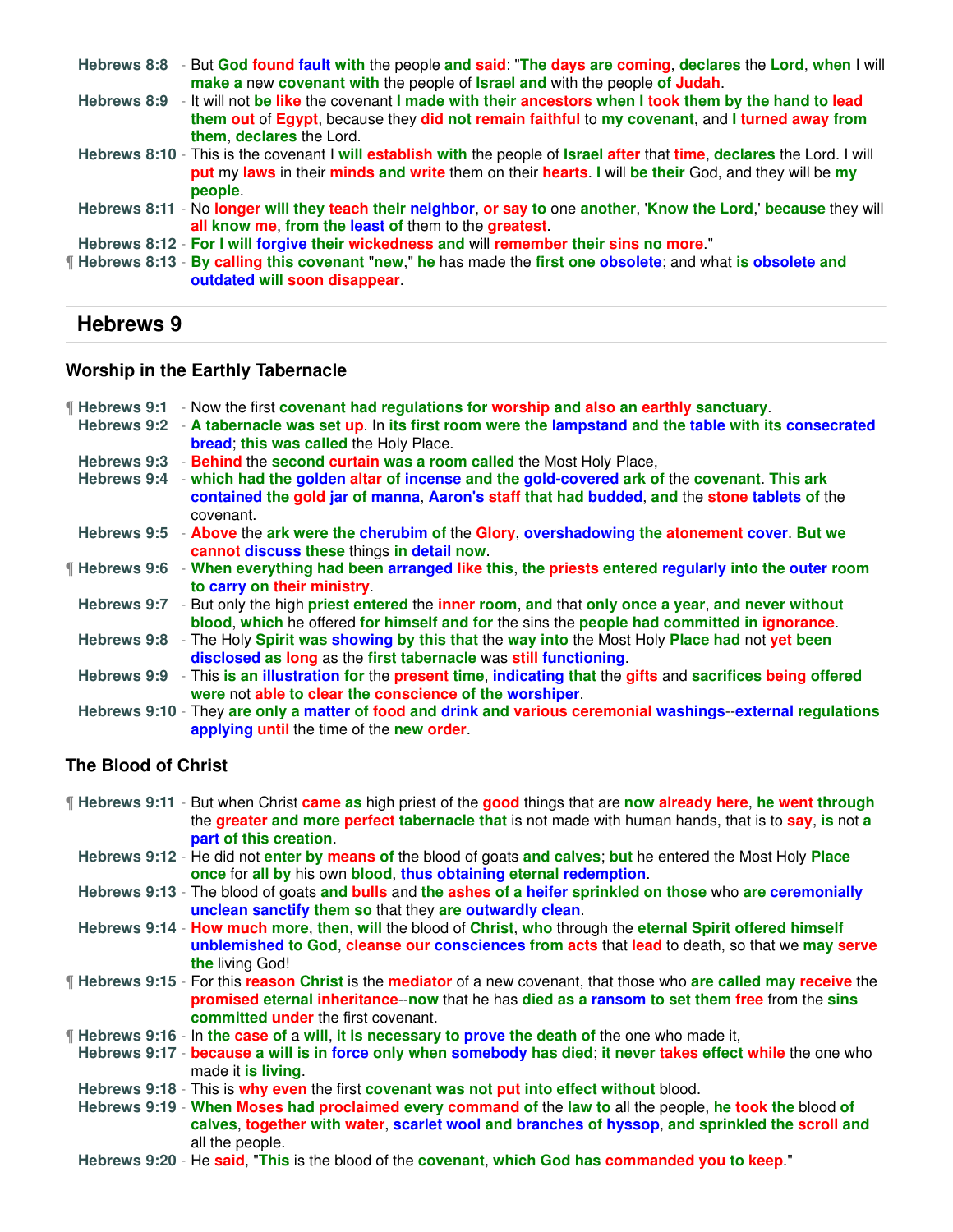|  | Hebrews 9:21 - In the same way, he sprinkled with the blood both the tabernacle and everything used in its<br><b>ceremonies</b>                                                                                                                                                        |
|--|----------------------------------------------------------------------------------------------------------------------------------------------------------------------------------------------------------------------------------------------------------------------------------------|
|  | Hebrews 9:22 - In fact, the law requires that nearly everything be cleansed with blood, and without the shedding<br>of blood there is no forgiveness.                                                                                                                                  |
|  | ¶ Hebrews 9:23 - It was necessary, then, for the copies of the heavenly things to be purified with these sacrifices,<br>but the heavenly things themselves with better sacrifices than these.                                                                                          |
|  | Hebrews 9:24 - For Christ did not enter a sanctuary made with human hands that was only a copy of the true one;<br>he entered heaven itself, now to appear for us in God's presence.                                                                                                   |
|  | Hebrews 9:25 - Nor did he enter heaven to offer himself again and again, the way the high priest enters the Most<br>Holy <b>Place every year with</b> blood that is not his own.                                                                                                       |
|  | Hebrews 9:26 - Otherwise Christ would have had to suffer many times since the creation of the world. But he has<br>appeared once for all at the culmination of the ages to do away with sin by the sacrifice of<br>himself.                                                            |
|  | Hebrews 9:27 - Just as people are destined to die once, and after that to face judgment,<br>Hebrews 9:28 - so Christ was sacrificed once to take away the sins of many; and he will appear a second time,<br>not to bear sin, but to bring salvation to those who are waiting for him. |

#### **Christ's Sacrifice Once for All**

| If Hebrews 10:1 - The law is only a shadow of the good things that are coming--not the realities themselves. For<br>this reason it can never, by the same sacrifices repeated endlessly year after year, make perfect |
|-----------------------------------------------------------------------------------------------------------------------------------------------------------------------------------------------------------------------|
| those who draw near to worship.                                                                                                                                                                                       |
| Hebrews 10:2 - Otherwise, would they not have stopped being offered? For the worshipers would have been                                                                                                               |
| cleansed once for all, and would no longer have felt guilty for their sins.                                                                                                                                           |
| Hebrews 10:3 - But those sacrifices are an annual reminder of sins.                                                                                                                                                   |
| Hebrews 10:4 - It is <b>impossible</b> for the blood of <b>bulls and goats to</b> take away sins.                                                                                                                     |
| <b>Hebrews 10:5</b> - Therefore, when Christ came into the world, he said: "Sacrifice and offering you did not desire,                                                                                                |
| but a body you prepared for me;                                                                                                                                                                                       |
| Hebrews 10:6 - with burnt offerings and sin offerings you were not pleased.                                                                                                                                           |
| Hebrews 10:7 - Then I said, 'Here I am--it is written about me in the scroll-- I have come to do your will, my God."                                                                                                  |
| <b>If Hebrews 10:8</b> - First he said, "Sacrifices and offerings, burnt offerings and sin offerings you did not desire, nor                                                                                          |
| were you pleased with them"--though they were offered in accordance with the law.                                                                                                                                     |
| Hebrews 10:9 - Then he said, "Here I am, I have come to do your will." He sets aside the first to establish the                                                                                                       |
| second.                                                                                                                                                                                                               |
| Hebrews 10:10 - And by that will, we have been made holy through the sacrifice of the body of Jesus Christ once for<br>all.                                                                                           |
| Flebrews 10:11 - Day after day every priest stands and performs his religious duties; again and again he offers                                                                                                       |
| the same sacrifices, which can never take away sins.<br>Hebrews 10:12 - But when this priest had offered for all time one sacrifice for sins, he sat down at the right hand of                                        |
| God.                                                                                                                                                                                                                  |
| Hebrews 10:13 - and since that time he waits for his enemies to be made his footstool.                                                                                                                                |
| Hebrews 10:14 - For by one sacrifice he has made perfect forever those who are being made holy.                                                                                                                       |
| <b>If Hebrews 10:15 - The Holy Spirit also testifies to us about this. First he says:</b>                                                                                                                             |
| If Hebrews 10:16 - "This is the covenant I will make with them after that time, says the Lord. I will put my laws in their                                                                                            |
| hearts, and I will write them on their minds."                                                                                                                                                                        |
| <b>If Hebrews 10:17 - Then he adds: "Their sins and lawless acts I will remember no more."</b>                                                                                                                        |
| Figure Hebrews 10:18 - And where these have been forgiven, sacrifice for sin is no longer necessary.                                                                                                                  |

## **A Call to Persevere in Faith**

¶ **Hebrews 10:19** - **Therefore**, **brothers** and **sisters**, **since** we have **confidence to enter the Most** Holy **Place by** the blood of Jesus,

- **Hebrews 10:20** by a **new and living way opened for us through** the **curtain**, **that is**, **his** body,
- **Hebrews 10:21** and since we have a **great priest over the house of** God,

**Hebrews 10:22** - let **us draw** near to **God with a sincere heart and** with **the full assurance that faith brings**, **having** our **hearts sprinkled to cleanse us from a guilty conscience and having our bodies washed with pure water**.

**Hebrews 10:23** - Let us **hold unswervingly to** the **hope we profess**, **for** he **who promised is faithful**.

**Hebrews 10:24** - And let **us consider how we may spur one another on toward love and good deeds**,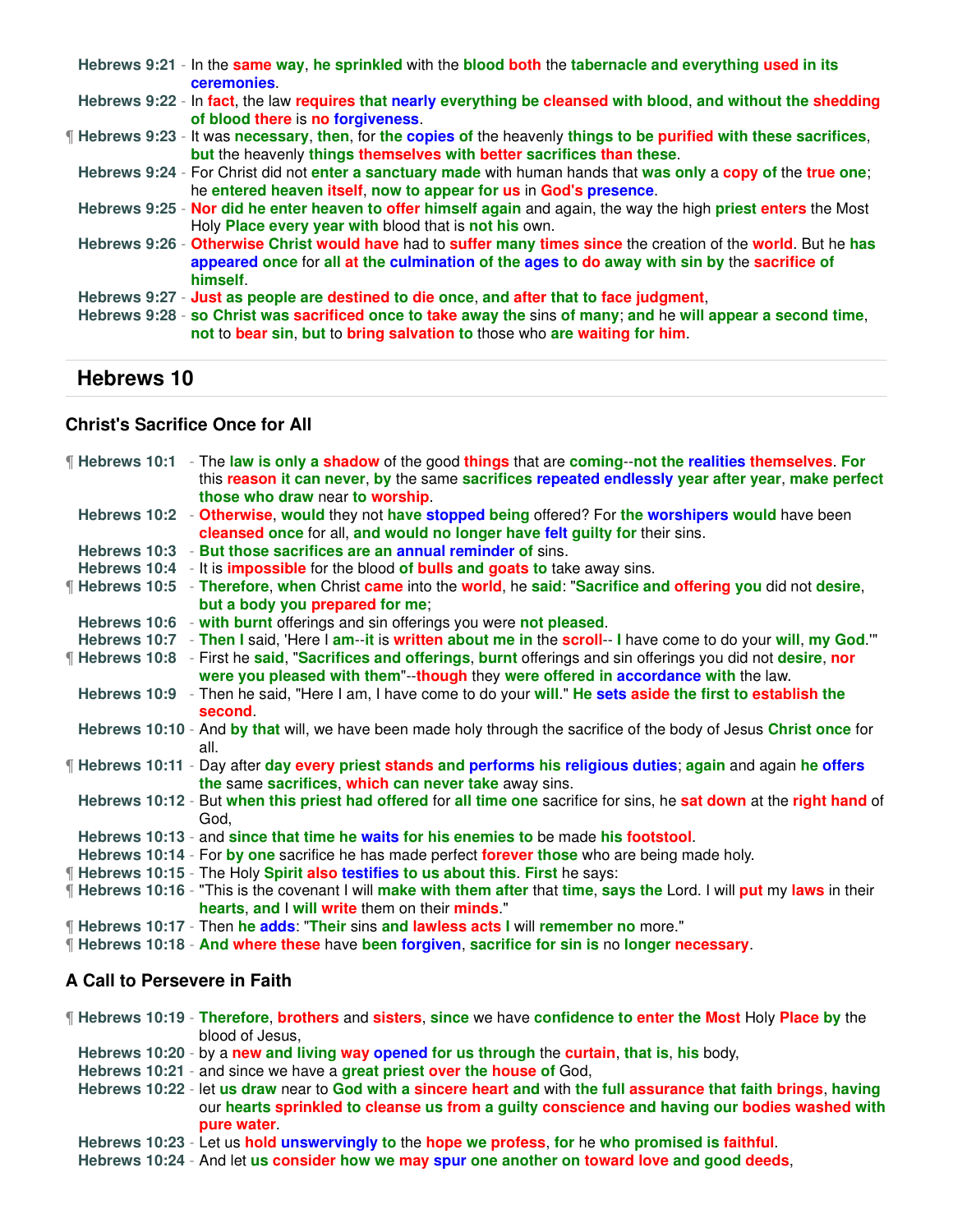| Hebrews 10:25 - not giving up meeting together, as some are in the habit of doing, but encouraging one<br>another-and all the more as you see the Day approaching.                                                                                                |
|-------------------------------------------------------------------------------------------------------------------------------------------------------------------------------------------------------------------------------------------------------------------|
| If Hebrews 10:26 - If we deliberately keep on sinning after we have received the knowledge of the truth, no sacrifice<br>for sins is left,                                                                                                                        |
| Hebrews 10:27 - but only a fearful expectation of judgment and of raging fire that will consume the enemies of<br>God.                                                                                                                                            |
| Hebrews 10:28 - Anyone who rejected the law of Moses died without mercy on the testimony of two or three<br>witnesses.                                                                                                                                            |
| Hebrews 10:29 - How much more severely do you think someone deserves to be punished who has trampled<br>the Son of God underfoot, who has treated as an unholy thing the blood of the covenant that<br>sanctified them, and who has insulted the Spirit of grace? |
| Hebrews 10:30 - For we know him who said, "It is mine to avenge; I will repay," and again, "The Lord will judge his<br>people "                                                                                                                                   |
| Hebrews 10:31 - It is a dreadful thing to fall into the hands of the living God.                                                                                                                                                                                  |
| If Hebrews 10:32 - Remember those earlier days after you had received the light, when you endured in a great<br>conflict full of suffering                                                                                                                        |
| Hebrews 10:33 - Sometimes you were publicly exposed to insult and persecution; at other times you stood side<br>by side with those who were so treated.                                                                                                           |
| Hebrews 10:34 - You suffered along with those in prison and joyfully accepted the confiscation of your property,<br>because you knew that you yourselves had better and lasting possessions.                                                                      |
| Hebrews 10:35 - So do not throw away your confidence; it will be richly rewarded.                                                                                                                                                                                 |
| If Hebrews 10:36 - You need to persevere so that when you have done the will of God, you will receive what he has<br>promised.                                                                                                                                    |
| Hebrews 10:37 - For, "In just a little while, he who is coming will come and will not delay."                                                                                                                                                                     |
| <b>Filte brews 10:38 - And, "But my righteous one will live by faith. And I take no pleasure in the one who shrinks</b><br>back."                                                                                                                                 |
| ¶ Hebrews 10:39 - But we do not belong to those who shrink back and are destroyed, but to those who have faith<br>and are saved.                                                                                                                                  |

## **Faith in Action**

|                     | <b>If Hebrews 11:1</b> - Now faith is confidence in what we hope for and assurance about what we do not see.<br>Hebrews 11:2 - This is what the ancients were commended for.                                                                     |
|---------------------|--------------------------------------------------------------------------------------------------------------------------------------------------------------------------------------------------------------------------------------------------|
|                     |                                                                                                                                                                                                                                                  |
|                     | <b>Filte Hebrews 11:3</b> - By faith we understand that the universe was formed at God's command, so that what is seen<br>was not made out of what was visible.                                                                                  |
| Filebrews 11:4      | - By faith Abel brought God a better offering than Cain did. By faith he was commended as<br>righteous, when God spoke well of his offerings. And by faith Abel still speaks, even though he is<br>dead.                                         |
| ¶ Hebrews 11:5      | - By faith Enoch was taken from this life, so that he did not experience death: "He could not be<br>found, because God had taken him away." For before he was taken, he was commended as one<br>who pleased God.                                 |
| Hebrews 11:6        | - And without faith it is impossible to please God, because anyone who comes to him must<br>believe that he exists and that he rewards those who earnestly seek him.                                                                             |
| <b>Hebrews 11:7</b> | - By faith Noah, when warned about things not yet seen, in holy fear built an ark to save his<br>family. By his faith he condemned the world and became heir of the righteousness that is in<br>keeping with faith.                              |
|                     | ¶ Hebrews 11:8 - By faith Abraham, when called to go to a place he would later receive as his inheritance, obeyed<br>and went, even though he did not know where he was going.                                                                   |
|                     | Hebrews 11:9 - By faith he made his home in the promised land like a stranger in a foreign country; he lived in<br>tents, as did Isaac and Jacob, who were heirs with him of the same promise.                                                   |
|                     | Hebrews 11:10 - For he was looking forward to the city with foundations, whose architect and builder is God.                                                                                                                                     |
|                     | Hebrews 11:11 - And by faith even Sarah, who was past childbearing age, was enabled to bear children because<br>she considered him faithful who had made the promise.                                                                            |
|                     | Hebrews 11:12 - And so from this one man, and he as good as dead, came descendants as numerous as the<br>stars in the sky and as countless as the sand on the seashore.                                                                          |
|                     | If Hebrews 11:13 - All these people were still living by faith when they died. They did not receive the things<br>promised; they only saw them and welcomed them from a distance, admitting that they were<br>foreigners and strangers on earth. |
|                     | Hebrews 11:14 - People who say such things show that they are looking for a country of their own                                                                                                                                                 |

**Hebrews 11:14** - People **who say such things show that** they **are** looking for **a country of** their **own**.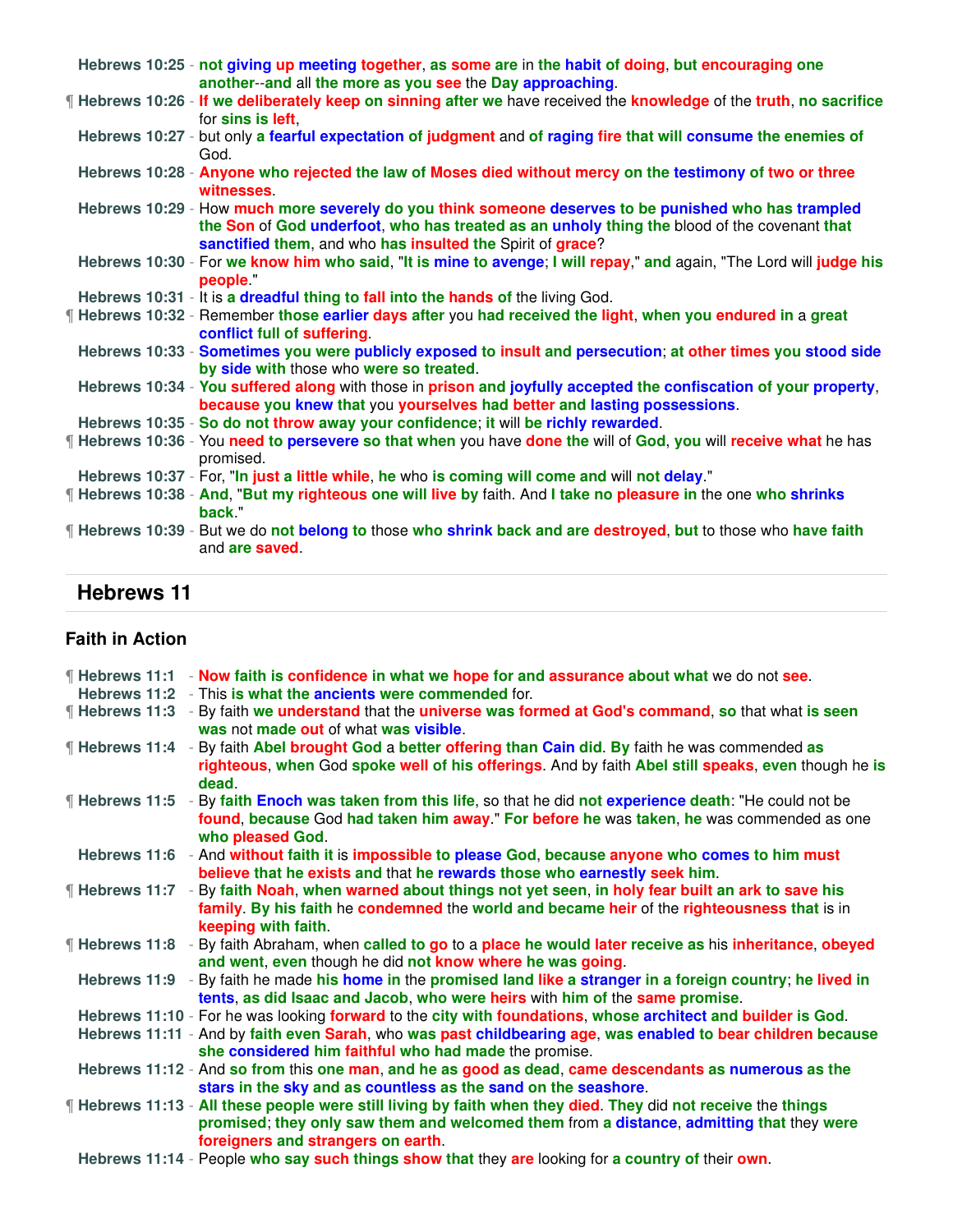|  | Hebrews 11:15 - If they had been thinking of the country they had left, they would have had opportunity to return.<br>Hebrews 11:16 - Instead, they were longing for a better country--a heavenly one. Therefore God is not ashamed |
|--|-------------------------------------------------------------------------------------------------------------------------------------------------------------------------------------------------------------------------------------|
|  | to be called their God, for he has prepared a city for them.<br>If Hebrews 11:17 - By faith Abraham, when God tested him, offered Isaac as a sacrifice. He who had embraced the                                                     |
|  | promises was about to sacrifice his one and only son,                                                                                                                                                                               |
|  | Hebrews 11:18 - even though God had said to him, "It is through Isaac that your offspring will be reckoned."                                                                                                                        |
|  | Hebrews 11:19 - Abraham reasoned that God could even raise the dead, and so in a manner of speaking he did<br>receive Isaac back from death.                                                                                        |
|  | ¶ Hebrews 11:20 - By faith Isaac blessed Jacob and Esau in regard to their future.                                                                                                                                                  |
|  | ¶ Hebrews 11:21 - By faith Jacob, when he was dying, blessed each of Joseph's sons, and worshiped as he                                                                                                                             |
|  | leaned on the top of his staff.                                                                                                                                                                                                     |
|  | If Hebrews 11:22 - By faith Joseph, when his end was near, spoke about the exodus of the Israelites from Egypt                                                                                                                      |
|  | and gave instructions concerning the burial of his bones.                                                                                                                                                                           |
|  | If Hebrews 11:23 - By faith Moses' parents hid him for three months after he was born, because they saw he was<br>no ordinary child, and they were not afraid of the king's edict.                                                  |
|  | If Hebrews 11:24 - By faith Moses, when he had grown up, refused to be known as the son of Pharaoh's daughter.                                                                                                                      |
|  | Hebrews 11:25 - He chose to be mistreated along with the people of God rather than to enjoy the fleeting<br>pleasures of sin.                                                                                                       |
|  | Hebrews 11:26 - He regarded disgrace for the sake of Christ as of greater value than the treasures of Egypt,<br>because he was looking ahead to his reward.                                                                         |
|  | Hebrews 11:27 - By faith he left Egypt, not fearing the king's anger; he persevered because he saw him who is<br>invisible.                                                                                                         |
|  | Hebrews 11:28 - By faith he kept the Passover and the application of blood, so that the destroyer of the firstborn<br>would not touch the firstborn of Israel.                                                                      |
|  | If Hebrews 11:29 - By faith the people passed through the Red Sea as on dry land; but when the Egyptians tried to<br>do so, they were drowned.                                                                                      |
|  | ¶ Hebrews 11:30 - By faith the walls of Jericho fell, after the army had marched around them for seven days.                                                                                                                        |
|  | If Hebrews 11:31 - By faith the prostitute Rahab, because she welcomed the spies, was not killed with those who                                                                                                                     |
|  | were disobedient.                                                                                                                                                                                                                   |
|  | If Hebrews 11:32 - And what more shall I say? I do not have time to tell about Gideon, Barak, Samson and<br>Jephthah, about David and Samuel and the prophets,                                                                      |
|  | Hebrews 11:33 - who through faith conquered kingdoms, administered justice, and gained what was promised;                                                                                                                           |
|  | who shut the mouths of lions,                                                                                                                                                                                                       |
|  | Hebrews 11:34 - quenched the fury of the flames, and escaped the edge of the sword; whose weakness was                                                                                                                              |
|  | turned to strength; and who became powerful in battle and routed foreign armies.                                                                                                                                                    |
|  | Hebrews 11:35 - Women received back their dead, raised to life again. There were others who were tortured,                                                                                                                          |
|  | refusing to be released so that they might gain an even better resurrection.                                                                                                                                                        |
|  | Hebrews 11:36 - Some faced jeers and flogging, and even chains and imprisonment.                                                                                                                                                    |
|  | Hebrews 11:37 - They were put to death by stoning; they were sawed in two; they were killed by the sword. They                                                                                                                      |
|  | went about in sheepskins and goatskins, destitute, persecuted and mistreated--                                                                                                                                                      |
|  | Hebrews 11:38 - the world was not worthy of them. They wandered in deserts and mountains, living in caves and                                                                                                                       |
|  | in holes in the ground.                                                                                                                                                                                                             |
|  | [Hebrews 11:39 - These were all commended for their faith, yet none of them received what had been promised,                                                                                                                        |
|  | Hebrews 11:40 - since God had planned something better for us so that only together with us would they be<br>made perfect.                                                                                                          |
|  |                                                                                                                                                                                                                                     |

¶ **Hebrews 12:1** - Therefore, since we **are surrounded by such** a **great cloud of witnesses**, **let us throw off everything that hinders and the sin that so easily entangles**. **And** let **us run with perseverance the race marked out for** us,

**Hebrews 12:2** - **fixing our eyes on** Jesus, the **pioneer and perfecter of faith**. **For the joy set before him he endured the cross**, **scorning its shame**, **and sat down** at the **right hand** of the **throne** of God.

**Hebrews 12:3** - **Consider him who endured such opposition from sinners**, **so** that you will **not grow weary and lose** heart.

#### **God Disciplines His Children**

¶ **Hebrews 12:4** - In **your struggle against sin**, **you** have not **yet resisted to the point of shedding your blood**.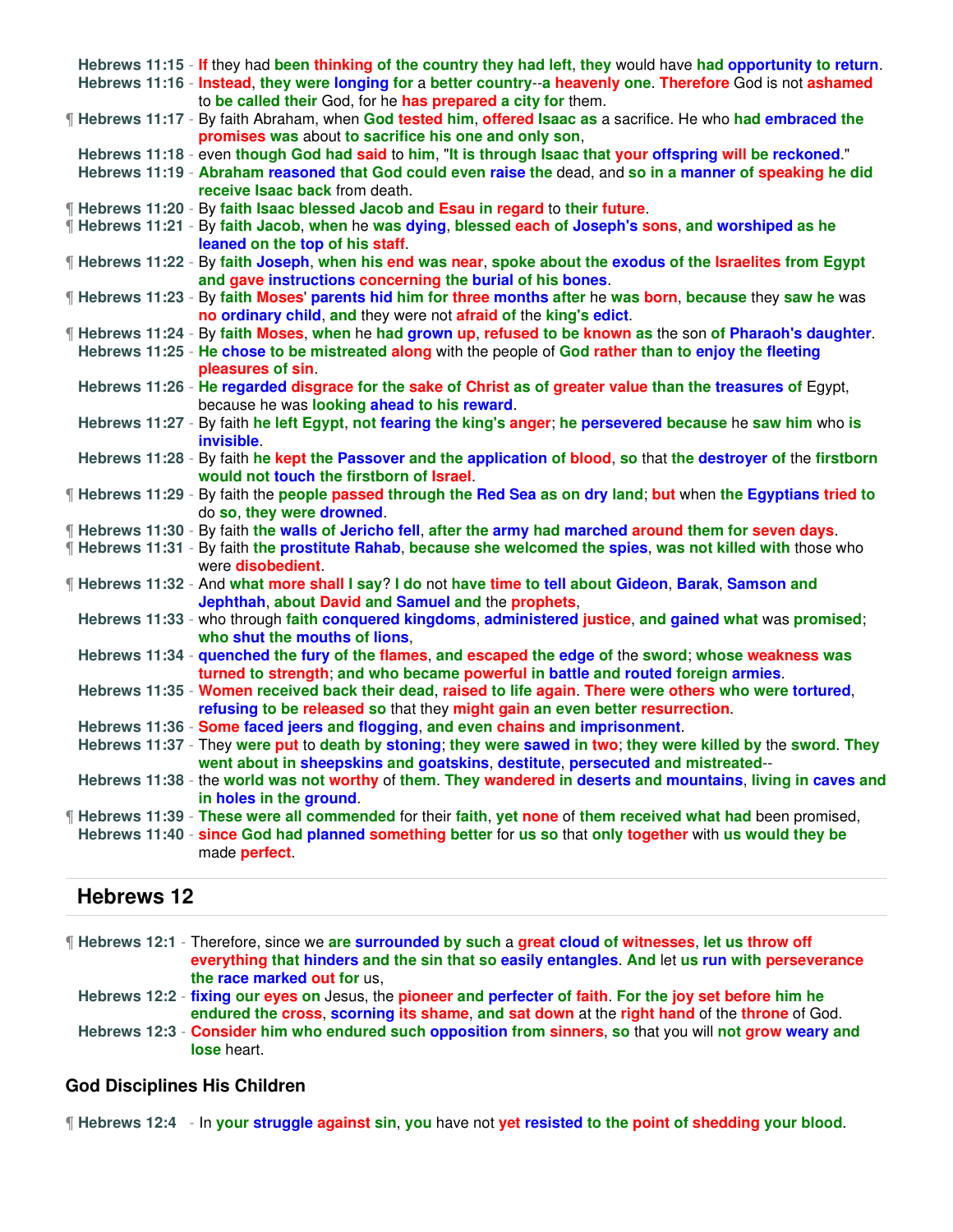|              | Hebrews 12:5 - And have you completely forgotten this word of encouragement that addresses you as a father<br>addresses his son? It says, "My son, do not make light of the Lord's discipline, and do not lose<br>heart when he rebukes you, |
|--------------|----------------------------------------------------------------------------------------------------------------------------------------------------------------------------------------------------------------------------------------------|
| Hebrews 12:6 | - because the Lord disciplines the one he loves, and he chastens everyone he accepts as his<br>son."                                                                                                                                         |
|              | If Hebrews 12:7 - Endure hardship as discipline; God is treating you as his children. For what children are not<br>disciplined by their father?                                                                                              |
|              | Hebrews 12:8 - If you are not disciplined--and everyone undergoes discipline--then you are not legitimate, not<br>true sons and daughters at all.                                                                                            |
|              | Hebrews 12:9 - Moreover, we have all had human fathers who disciplined us and we respected them for it. How<br>much more should we submit to the Father of spirits and live!                                                                 |
|              | Hebrews 12:10 - They disciplined us for a little while as they thought best; but God disciplines us for our good,<br>in order that we may share in his holiness.                                                                             |
|              | Hebrews 12:11 - No discipline seems pleasant at the time, but painful. Later on, however, it produces a harvest<br>of righteousness and peace for those who have been trained by it.                                                         |
|              | Fill Hebrews 12:12 - Therefore, strengthen your feeble arms and weak knees.                                                                                                                                                                  |
|              | Hebrews 12:13 - "Make level paths for your feet," so that the lame may not be disabled, but rather healed.                                                                                                                                   |

#### **Warning and Encouragement**

- ¶ **Hebrews 12:14** Make **every effort** to live **in peace with everyone and** to be **holy**; **without holiness no** one **will see** the Lord.
	- **Hebrews 12:15** See to it that no **one falls short** of the **grace** of God and that **no bitter root grows up to cause trouble and defile many**.
	- **Hebrews 12:16** See that no **one is sexually immoral**, **or is godless like Esau**, **who for a single meal sold his inheritance rights as the oldest son**.
	- **Hebrews 12:17 Afterward**, **as** you **know**, **when he wanted to inherit this blessing**, **he was rejected**. **Even though he sought the blessing with tears**, **he** could not **change what** he **had done**.

#### **The Mountain of Fear and the Mountain of Joy**

- ¶ **Hebrews 12:18** You have not come to **a mountain that** can **be touched and** that **is burning with fire**; **to darkness**, **gloom and storm**;
	- **Hebrews 12:19** to **a trumpet blast or to such a voice speaking words that** those who **heard it begged that no further word be spoken** to them,
	- **Hebrews 12:20** because **they could not bear what was commanded**: "**If even an animal touches the mountain**, **it must be stoned to death**."
- **Hebrews 12:21 The sight was so terrifying that Moses said**, "**I am trembling with fear**."
- ¶ **Hebrews 12:22** But you have come **to Mount Zion**, **to** the **city of** the **living** God, the **heavenly Jerusalem**. **You** have come **to thousands upon thousands of angels in joyful assembly**,
- **Hebrews 12:23** to **the church of** the **firstborn**, **whose names are written in heaven**. **You** have come to God, **the Judge of all**, **to the spirits of** the **righteous made perfect**,
- **Hebrews 12:24** to Jesus the **mediator** of a **new covenant**, and to **the sprinkled blood that speaks a better word than** the blood **of Abel**.
- ¶ **Hebrews 12:25** See to it that you do **not refuse him** who **speaks**. **If** they **did not escape when they refused him who warned them** on **earth**, **how much less will we**, **if we turn away from him who warns us** from heaven?
- **Hebrews 12:26 At that time his voice shook the** earth, but **now he has promised**, "**Once more I will shake not only** the earth but **also** the **heavens**."
- **Hebrews 12:27** The **words** "**once more**" **indicate the removing of** what can be **shaken**--**that is**, **created things**--**so** that **what cannot** be **shaken may remain**.
- ¶ **Hebrews 12:28** Therefore, since we are **receiving a kingdom that cannot** be **shaken**, **let** us **be thankful**, **and so worship God acceptably with reverence and awe**,
- **Hebrews 12:29** for our "God is **a consuming fire**."

### **Hebrews 13**

#### **Concluding Exhortations**

¶ **Hebrews 13:1** - Keep **on loving one another as brothers** and sisters.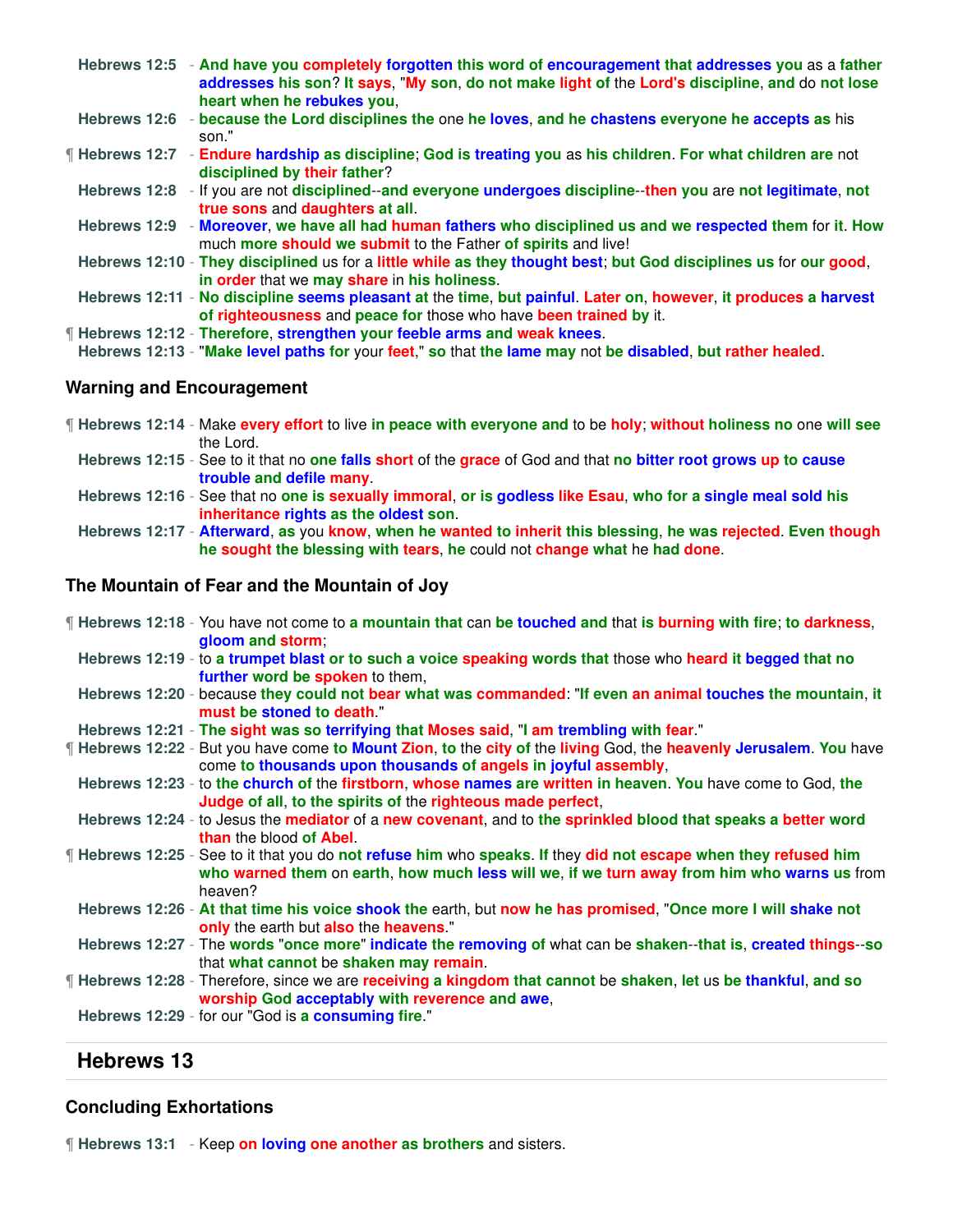| Hebrews 13:2 - Do not forget to show hospitality to strangers, for by so doing some people have shown<br>hospitality to angels without knowing it.                                                                                                              |  |
|-----------------------------------------------------------------------------------------------------------------------------------------------------------------------------------------------------------------------------------------------------------------|--|
| Hebrews 13:3 - Continue to remember those in prison as if you were together with them in prison, and those who<br>are mistreated as if you yourselves were suffering.                                                                                           |  |
| ¶ Hebrews 13:4 - Marriage should be honored by all, and the marriage bed kept pure, for God will judge the<br>adulterer and all the sexually immoral.                                                                                                           |  |
| Hebrews 13:5 - Keep your lives free from the love of money and be content with what you have, because God<br>has said, "Never will I leave you; never will I forsake you."                                                                                      |  |
| ¶ Hebrews 13:6 - So we say with confidence, "The Lord is my helper; I will not be afraid. What can mere mortals do<br>to me?"                                                                                                                                   |  |
| <b>If Hebrews 13:7</b> - Remember your leaders, who spoke the word of God to you. Consider the outcome of their way<br>of life and imitate their faith.                                                                                                         |  |
| Hebrews 13:8 - Jesus Christ is the same yesterday and today and forever.                                                                                                                                                                                        |  |
| <b>Fill Hebrews 13:9</b> - Do not be carried away by all kinds of strange teachings. It is good for our hearts to be                                                                                                                                            |  |
| strengthened by grace, not by eating ceremonial foods, which is of no benefit to those who do so.                                                                                                                                                               |  |
| Hebrews 13:10 - We have an altar from which those who minister at the tabernacle have no right to eat.                                                                                                                                                          |  |
| ¶ Hebrews 13:11 - The high priest carries the blood of animals into the Most Holy Place as a sin offering, but the<br>bodies are burned outside the camp.                                                                                                       |  |
| Hebrews 13:12 - And so Jesus also suffered outside the city gate to make the people holy through his own blood.                                                                                                                                                 |  |
| Hebrews 13:13 - Let us, then, go to him outside the camp, bearing the disgrace he bore.                                                                                                                                                                         |  |
| Hebrews 13:14 - For here we do not have an enduring city, but we are looking for the city that is to come.                                                                                                                                                      |  |
| If Hebrews 13:15 - Through Jesus, therefore, let us continually offer to God a sacrifice of praise--the fruit of lips<br>that openly profess his name.                                                                                                          |  |
| Hebrews 13:16 - And do not forget to do good and to share with others, for with such sacrifices God is pleased.                                                                                                                                                 |  |
| <b>Hebrews 13:17 - Have confidence in your leaders and submit to their authority, because they keep watch over you</b><br>as those who must give an account. Do this so that their work will be a joy, not a burden, for<br>that would be of no benefit to you. |  |
| ¶ Hebrews 13:18 - Pray for us. We are sure that we have a clear conscience and desire to live honorably in every<br>way.                                                                                                                                        |  |
| Hebrews 13:19 - I particularly urge you to pray so that I may be restored to you soon.                                                                                                                                                                          |  |
| <b>Renediction and Final Greetings</b>                                                                                                                                                                                                                          |  |

### **Benediction and Final Greetings**

| <b>Hebrews 13:20 - Now may the God of peace, who through the blood of the eternal covenant brought back</b> from the                             |
|--------------------------------------------------------------------------------------------------------------------------------------------------|
| dead our Lord Jesus, that great Shepherd of the sheep.                                                                                           |
| Hebrews 13:21 - equip you with everything good for doing his will, and may he work in us what is pleasing to                                     |
| him, through Jesus Christ, to whom be glory for ever and ever. Amen.                                                                             |
| If Hebrews 13:22 - Brothers and sisters, I urge you to bear with my word of exhortation, for in fact I have written to<br>you quite briefly      |
| <b>If Hebrews 13:23 - I want you to know that our brother Timothy has been released. If he arrives soon, I will come</b><br>with him to see you. |
| <b>If Hebrews 13:24 - Greet all your leaders and all the Lord's people. Those from Italy send you their greetings.</b>                           |
| <b>f</b> Hebrews 13:25 - Grace be with you all.                                                                                                  |

## **1 Peter 1**

- ¶ **1 Peter 1:1 Peter**, **an apostle** of Jesus Christ, To **God's elect**, **exiles scattered throughout the provinces of Pontus**, **Galatia**, **Cappadocia**, **Asia and Bithynia**,
	- **1 Peter 1:2** who have **been chosen according** to **the foreknowledge of** God the **Father**, **through the sanctifying work** of the **Spirit**, **to be obedient to** Jesus Christ and **sprinkled** with **his blood**: **Grace** and **peace** be **yours** in **abundance**.

### **Praise to God for a Living Hope**

- ¶ **1 Peter 1:3 Praise be to** the God **and Father** of **our** Lord Jesus Christ! In **his great mercy he has given us new birth into a living hope through** the **resurrection** of Jesus **Christ from** the dead,
	- **1 Peter 1:4 and into an inheritance that can never perish**, **spoil or fade**. **This inheritance is kept in heaven for** you,
	- **1 Peter 1:5** who through **faith are shielded by God's power until** the coming of the **salvation that** is **ready** to be revealed in the **last time**.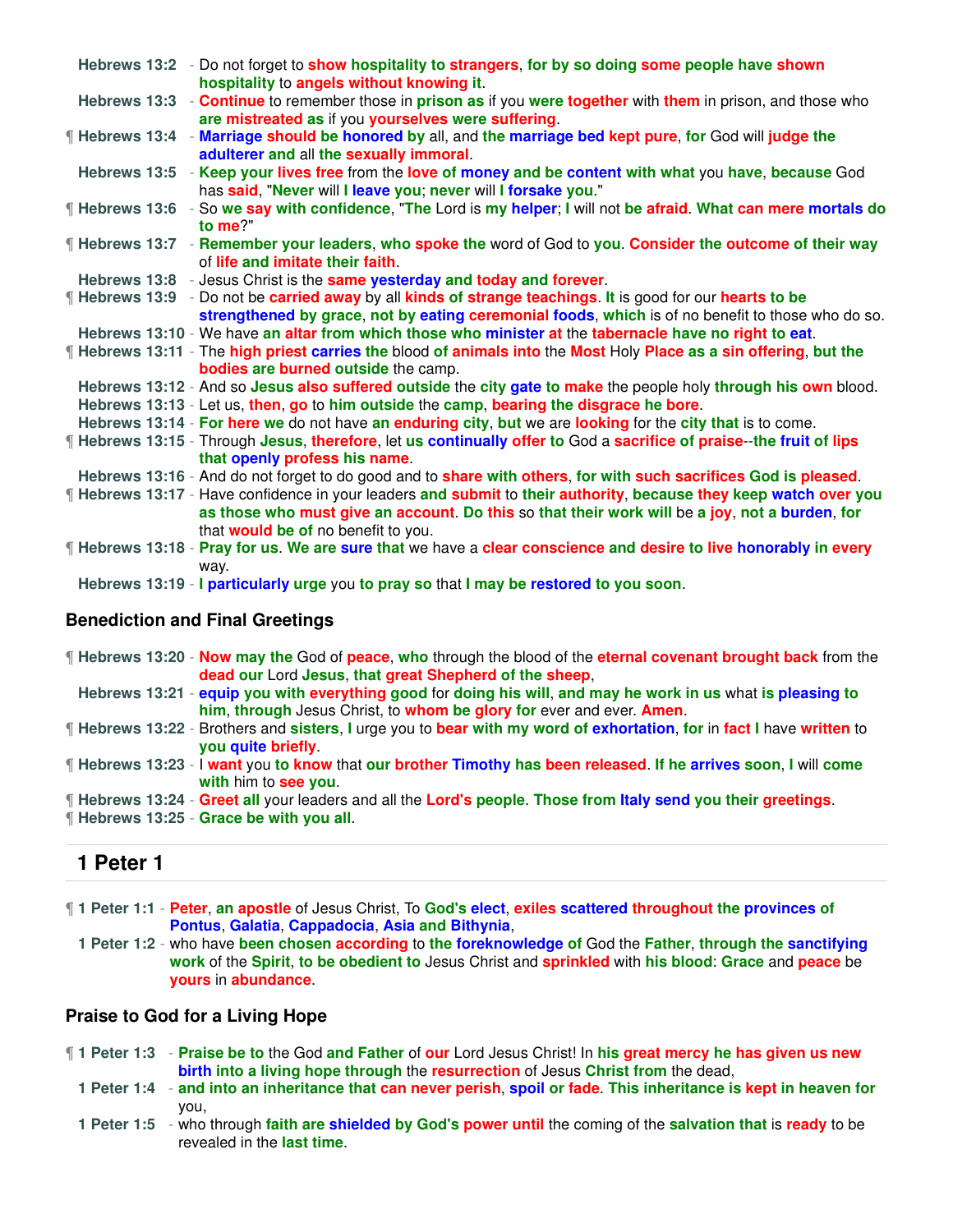|  | 1 Peter 1:6 - In all this you greatly rejoice, though now for a little while you may have had to suffer grief in all<br>kinds of trials                                                                                                                                             |
|--|-------------------------------------------------------------------------------------------------------------------------------------------------------------------------------------------------------------------------------------------------------------------------------------|
|  | 1 Peter 1:7 - These have come so that the proven genuineness of your faith-of greater worth than gold, which<br>perishes even though refined by fire--may result in praise, glory and honor when Jesus Christ is<br>revealed.                                                       |
|  | 1 Peter 1:8 - Though you have not seen him, you love him; and even though you do not see him now, you believe<br>in him and are filled with an inexpressible and glorious joy,                                                                                                      |
|  | 1 Peter 1:9 - for you are receiving the end result of your faith, the salvation of your souls.                                                                                                                                                                                      |
|  | 1 Peter 1:10 - Concerning this salvation, the prophets, who spoke of the grace that was to come to you, searched<br><b>intently and with the greatest care.</b>                                                                                                                     |
|  | 1 Peter 1:11 - trying to find out the time and circumstances to which the Spirit of Christ in them was pointing<br>when he predicted the sufferings of the Messiah and the glories that would follow.                                                                               |
|  | 1 Peter 1:12 - It was revealed to them that they were not serving themselves but you, when they spoke of the<br>things that have now been told you by those who have preached the gospel to you by the Holy Spirit<br>sent from heaven. Even angels long to look into these things. |

### **Be Holy**

| 1 Peter 1:13 - Therefore, with minds that are alert and fully sober, set your hope on the grace to be brought to                                                                                                               |
|--------------------------------------------------------------------------------------------------------------------------------------------------------------------------------------------------------------------------------|
| you when Jesus Christ is revealed at his coming.                                                                                                                                                                               |
| 1. Determined a character of determination of the outlet of the countries were presented at the test of the test of the second of the second of the second of the second of the second of the second of the second of the seco |

**1 Peter 1:14** - **As obedient children**, **do not conform to the evil desires you had when you lived** in **ignorance**.

- **1 Peter 1:15 But just** as he who **called you is holy**, **so be holy in** all you do;
- **1 Peter 1:16** for it is **written**: "**Be holy**, **because I am holy**."
- ¶ **1 Peter 1:17 Since you call on a Father who judges each person's work impartially**, **live out your time as foreigners here in reverent fear**.
	- **1 Peter 1:18** For you **know that it** was not **with perishable things such as silver or gold that** you **were redeemed from the empty way** of **life handed down to** you from your **ancestors**,
- **1 Peter 1:19 but with the precious blood** of **Christ**, **a lamb without blemish or defect**.
- **1 Peter 1:20** He **was chosen before** the **creation** of the **world**, **but was** revealed in these **last times for your sake**.
- **1 Peter 1:21** Through him you believe in **God**, **who raised him** from the dead **and glorified him**, and **so your** faith **and hope are** in God.
- ¶ **1 Peter 1:22** Now that you **have purified yourselves by obeying the truth so** that you **have sincere love for each other**, **love one another deeply**, **from** the **heart**.
- **1 Peter 1:23** For you have **been born again**, **not of perishable seed**, **but of imperishable**, **through** the living **and enduring word** of God.
- **1 Peter 1:24** For, "**All people** are **like grass**, **and** all **their glory** is like the **flowers of the field**; **the grass withers and** the **flowers fall**,
- **1 Peter 1:25** but the word of the **Lord endures forever**." **And** this is the **word that** was **preached to** you.

## **1 Peter 2**

¶ **1 Peter 2:1** - **Therefore**, **rid yourselves of all malice and all deceit**, **hypocrisy**, **envy**, **and slander of every kind**.

**1 Peter 2:2** - **Like newborn babies**, **crave pure spiritual milk**, **so** that by **it you may grow up** in **your salvation**,

**1 Peter 2:3** - now that you have **tasted that** the **Lord** is good.

### **The Living Stone and a Chosen People**

| 1 Peter 2:4 - As you come to him, the living Stone--rejected by humans but chosen by God and precious to him--          |
|-------------------------------------------------------------------------------------------------------------------------|
| 1 Peter 2:5 - you also, like living stones, are being built into a spiritual house to be a holy priesthood, offering    |
| spiritual sacrifices acceptable to God through Jesus Christ.                                                            |
| 1 Peter 2:6 - For in Scripture it says: "See, I lay a stone in Zion, a chosen and precious cornerstone, and the         |
| one who trusts in him will never be put to shame."                                                                      |
| ¶ 1 Peter 2:7 - Now to you who believe, this stone is precious. But to those who do not believe, "The stone the         |
| builders rejected has become the cornerstone,"                                                                          |
| <b>1</b> Peter 2:8 - and, "A stone that causes people to stumble and a rock that makes them fall." They stumble         |
| because they disobey the message--which is also what they were destined for.                                            |
| <b>1</b> Peter 2:9 - But you are a chosen people, a royal priesthood, a holy nation, God's special possession, that you |
| may declare the praises of him who called you out of darkness into his wonderful light.                                 |
| 1 Peter 2:10 - Once you were not a people, but now you are the people of God; once you had not received mercy,          |
| <b>but</b> now you have received mercy.                                                                                 |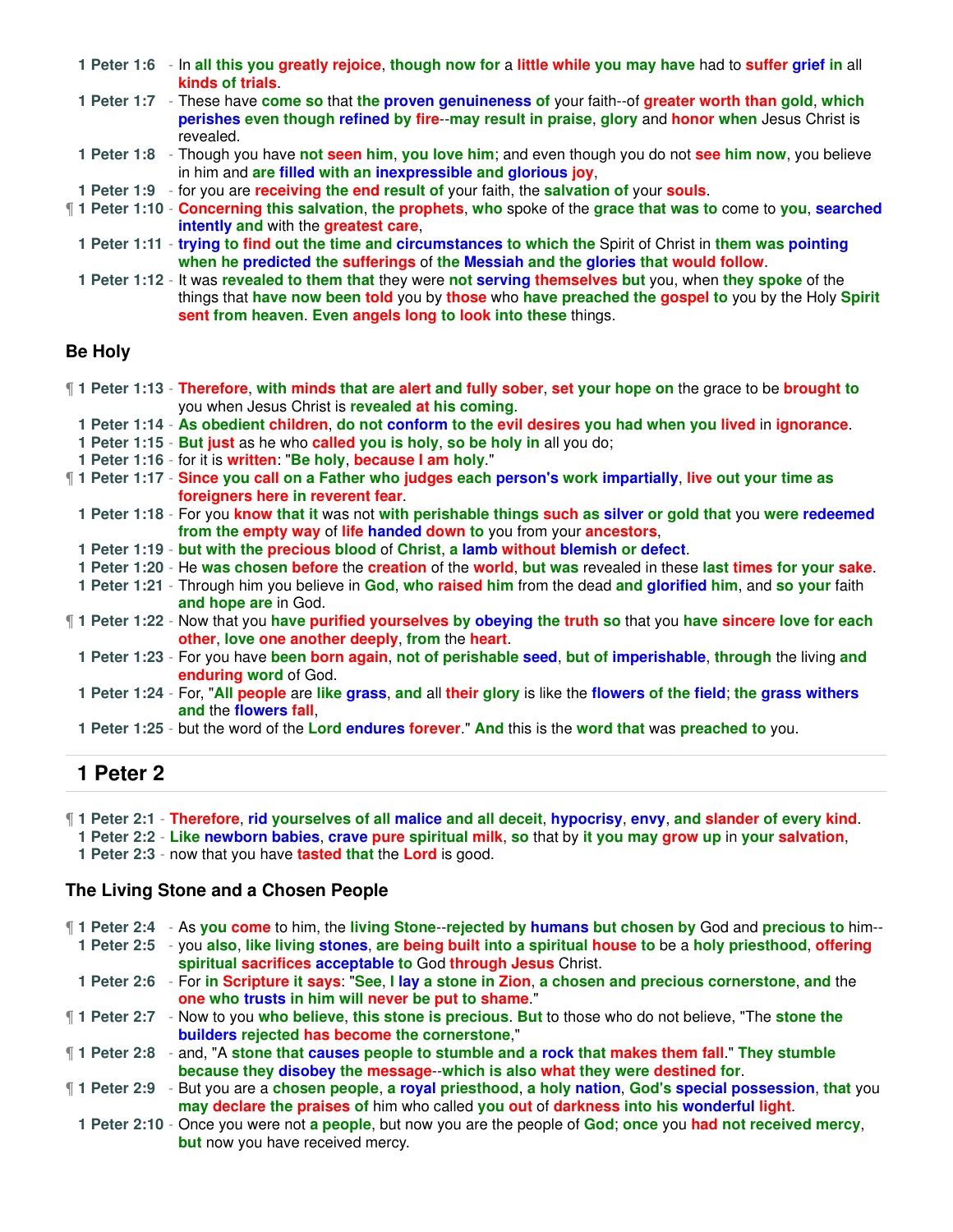### **Living Godly Lives in a Pagan Society**

|  | T1 Peter 2:11 - Dear friends, I urge you, as foreigners and exiles, to abstain from sinful desires, which wage war<br>against your soul.                                                   |
|--|--------------------------------------------------------------------------------------------------------------------------------------------------------------------------------------------|
|  | 1 Peter 2:12 - Live such good lives among the pagans that, though they accuse you of doing wrong, they may<br>see your good deeds and glorify God on the day he visits us.                 |
|  | 1 Peter 2:13 - Submit yourselves for the Lord's sake to every human authority: whether to the emperor, as the<br>supreme authority,                                                        |
|  | 1 Peter 2:14 - or to governors, who are sent by him to punish those who do wrong and to commend those who<br>do right.                                                                     |
|  | 1 Peter 2:15 - For it is God's will that by doing good you should silence the ignorant talk of foolish people.                                                                             |
|  | 1 Peter 2:16 - Live as free people, but do not use your freedom as a cover-up for evil; live as God's slaves.                                                                              |
|  | 1 Peter 2:17 - Show proper respect to everyone, love the family of believers, fear God, honor the emperor.                                                                                 |
|  | 1 Peter 2:18 - Slaves, in reverent fear of God submit yourselves to your masters, not only to those who are good<br>and considerate, but also to those who are harsh.                      |
|  | 1 Peter 2:19 - For it is commendable if someone bears up under the pain of unjust suffering because they are<br>conscious of God.                                                          |
|  | 1 Peter 2:20 - But how is it to your credit if you receive a beating for doing wrong and endure it? But if you suffer<br>for doing good and you endure it, this is commendable before God. |
|  | 1 Peter 2:21 - To this you were called, because Christ suffered for you, leaving you an example, that you should<br>follow in his steps.                                                   |
|  | 1 Peter 2:22 - "He committed no sin, and no deceit was found in his mouth."                                                                                                                |
|  | 1 Peter 2:23 - When they hurled their insults at him, he did not retaliate; when he suffered, he made no threats.<br>Instead, he entrusted himself to him who judges justly.               |
|  | 1 Peter 2:24 - "He himself bore our sins" in his body on the cross, so that we might die to sins and live for<br>righteousness; "by his wounds you have been healed."                      |
|  | 1 Peter 2:25 - For "you were like sheep going astray," but now you have returned to the Shepherd and Overseer<br>of your souls                                                             |

## **1 Peter 3**

| ¶ 1 Peter 3:1 - Wives, in the same way submit yourselves to your own husbands so that, if any of them do not |
|--------------------------------------------------------------------------------------------------------------|
| believe the word, they may be won over without words by the behavior of their wives,                         |

- **1 Peter 3:2** when **they see the purity and reverence of** your **lives**.
- **1 Peter 3:3 Your beauty should** not **come from outward adornment**, **such as elaborate hairstyles and the wearing of gold jewelry or fine clothes**.
- **1 Peter 3:4 Rather**, **it** should **be that of your inner self**, **the unfading beauty of a gentle and quiet spirit**, **which** is **of great worth in** God's **sight**.
- **1 Peter 3:5** For this is the way the **holy women of** the **past who put their hope** in **God used to adorn themselves**. **They submitted themselves** to their own husbands,
- **1 Peter 3:6 like Sarah**, who **obeyed Abraham and called him her lord**. You **are her daughters if** you **do what** is **right and** do **not give way to fear**.
- ¶ **1 Peter 3:7 Husbands**, **in** the same **way be considerate as you live with your wives**, **and treat them with respect as the weaker partner and as heirs** with you of **the gracious gift of** life, so **that nothing will hinder your prayers**.

### **Suffering for Doing Good**

- ¶ **1 Peter 3:8 Finally**, **all** of you, **be like-minded**, **be sympathetic**, **love one another**, **be compassionate and humble**.
	- **1 Peter 3:9** Do **not repay** evil **with evil or insult with insult**. **On the contrary**, **repay** evil **with blessing**, **because to** this you were **called so** that you **may inherit a blessing**.

**1 Peter 3:10** - **For**, "**Whoever would love life and see good days must keep their tongue from** evil and **their lips from deceitful speech**.

- **1 Peter 3:11** They **must turn from** evil and do **good**; **they must seek peace and pursue it**.
- **1 Peter 3:12** For the **eyes** of the **Lord are on** the **righteous and his ears are attentive to their prayer**, **but the face of** the Lord **is against those** who **do evil**."
- ¶ **1 Peter 3:13** Who is **going to harm you if** you **are eager** to do good?
- **1 Peter 3:14 But even if** you **should suffer** for what is **right**, **you** are **blessed**. "**Do not fear their threats**; **do** not **be frightened**."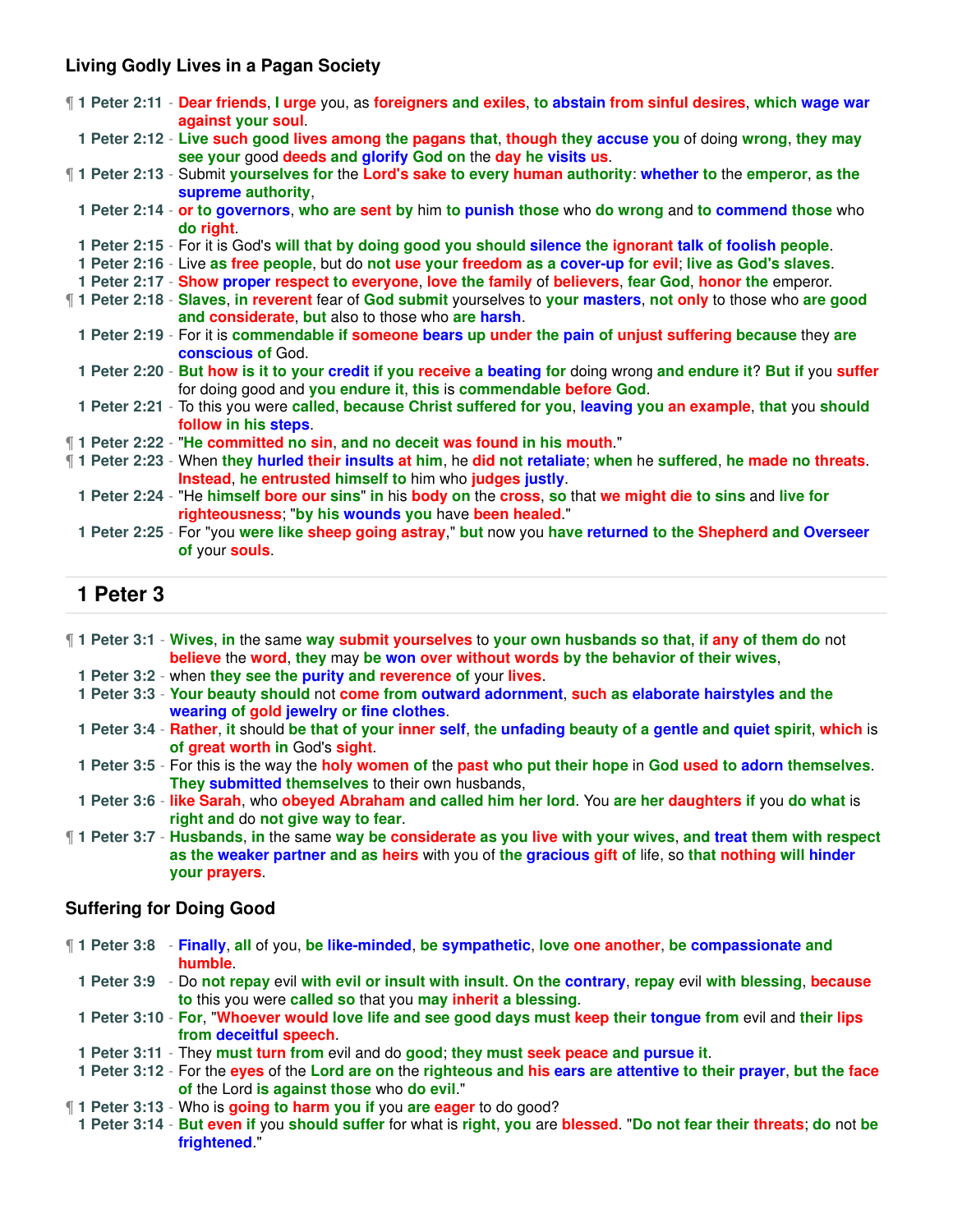| 1 Peter 3:15 - But in your hearts revere Christ as Lord. Always be prepared to give an answer to everyone who<br>asks you to give the reason for the hope that you have. But do this with gentleness and respect,     |
|-----------------------------------------------------------------------------------------------------------------------------------------------------------------------------------------------------------------------|
| 1 Peter 3:16 - keeping a clear conscience, so that those who speak maliciously against your good behavior in<br>Christ may be ashamed of their slander.                                                               |
| 1 Peter 3:17 - For it is better, if it is God's will, to suffer for doing good than for doing evil.                                                                                                                   |
| 1 Peter 3:18 - For Christ also suffered once for sins, the righteous for the unrighteous, to bring you to God. He<br>was put to death in the body but made alive in the Spirit.                                       |
| 1 Peter 3:19 - After being made alive, he went and made proclamation to the imprisoned spirits--                                                                                                                      |
| 1 Peter 3:20 - to those who were disobedient long ago when God waited patiently in the days of Noah while the<br>ark was being built. In it only a few people, eight in all, were saved through water,                |
| 1 Peter 3:21 - and this water symbolizes baptism that now saves you also--not the removal of dirt from the body<br>but the pledge of a clear conscience toward God. It saves you by the resurrection of Jesus Christ, |
| 1 Peter 3:22 - who has gone into heaven and is at God's right hand--with angels, authorities and powers in<br>submission to him.                                                                                      |

## **1 Peter 4**

## **Living for God**

| <b>1</b> Peter 4:1 - Therefore, since Christ suffered in his body, arm yourselves also with the same attitude, because<br>whoever suffers in the body is done with sin.                                                                                                                                               |
|-----------------------------------------------------------------------------------------------------------------------------------------------------------------------------------------------------------------------------------------------------------------------------------------------------------------------|
| 1 Peter 4:2 - As a result, they do not live the rest of their earthly lives for evil human desires, but rather for the<br>will of God.                                                                                                                                                                                |
| 1 Peter 4:3 - For you have spent enough time in the past doing what pagans choose to do-living in<br>debauchery, lust, drunkenness, orgies, carousing and detestable idolatry.                                                                                                                                        |
| 1 Peter 4:4 - They are surprised that you do not join them in their reckless, wild living, and they heap abuse on<br>you.                                                                                                                                                                                             |
| 1 Peter 4:5 - But they will have to give account to him who is ready to judge the living and the dead.                                                                                                                                                                                                                |
| 1 Peter 4:6 - For this is the reason the gospel was preached even to those who are now dead, so that they might<br>be judged according to human standards in regard to the body, but live according to God in regard<br>to the spirit.                                                                                |
| <b>1</b> Peter 4:7 - The end of all things is near. Therefore be alert and of sober mind so that you may pray.                                                                                                                                                                                                        |
| 1 Peter 4:8 - Above all, love each other deeply, because love covers over a multitude of sins.                                                                                                                                                                                                                        |
| 1 Peter 4:9 - Offer hospitality to one another without grumbling.                                                                                                                                                                                                                                                     |
| 1 Peter 4:10 - Each of you should use whatever gift you have received to serve others, as faithful stewards of                                                                                                                                                                                                        |
| God's grace in its various forms.                                                                                                                                                                                                                                                                                     |
| 1 Peter 4:11 - If anyone speaks, they should do so as one who speaks the very words of God. If anyone serves,<br>they should do so with the strength God provides, so that in all things God may be praised through<br><b>Jesus</b> Christ. To him be the glory and the <b>power</b> for ever and ever. <b>Amen</b> . |

## **Suffering for Being a Christian**

- ¶ **1 Peter 4:12 Dear friends**, **do** not **be surprised at the fiery ordeal that has come on** you **to test you**, **as though something strange were happening to** you.
	- **1 Peter 4:13 But rejoice inasmuch as you participate** in the **sufferings** of **Christ**, **so** that you may **be overjoyed when his glory** is **revealed**.
	- **1 Peter 4:14** If you **are insulted because** of the **name of Christ**, **you** are **blessed**, **for** the Spirit of glory and of **God rests on** you.
	- **1 Peter 4:15** If you **suffer**, **it** should not **be as a murderer or thief or any other kind of criminal**, **or even as a meddler**.
- **1 Peter 4:16 However**, **if** you **suffer as a Christian**, **do** not be **ashamed**, **but praise God that you bear that name**.
- **1 Peter 4:17** For it **is time for judgment to begin with God's household**; **and** if **it begins with us**, what will the **outcome be for** those who do **not obey the gospel of** God?
- **1 Peter 4:18** And, "If it is **hard for** the **righteous to be saved**, **what will become of** the **ungodly and the sinner**?"
- ¶ **1 Peter 4:19** So **then**, **those who suffer according** to God's **will should commit themselves** to **their faithful Creator and continue** to do **good**.

## **1 Peter 5**

**To the Elders and the Flock**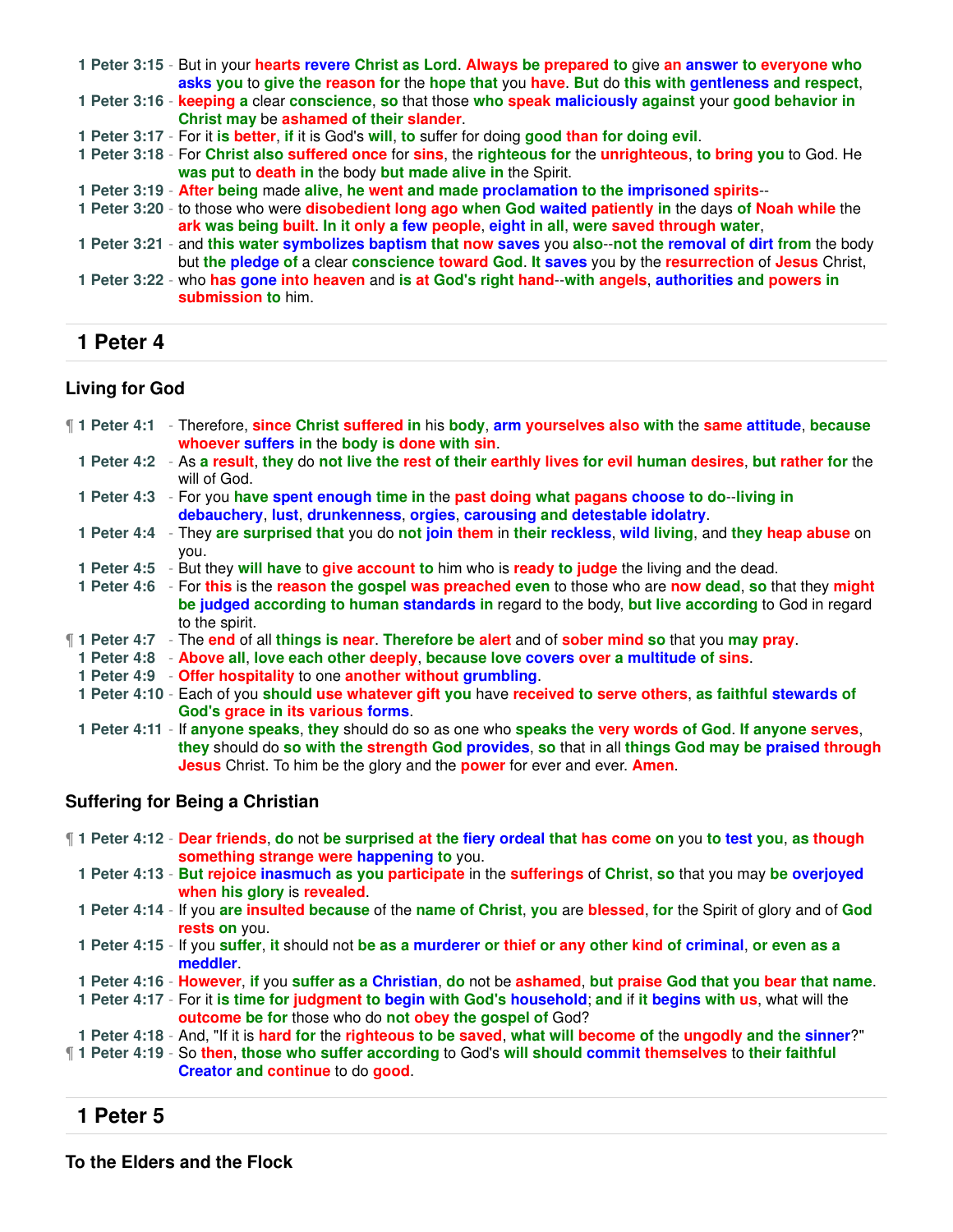| ¶ 1 Peter 5:1 - To the elders among you, I appeal as a fellow elder and a witness of Christ's sufferings who also<br>will share in the glory to be revealed:                                                                |
|-----------------------------------------------------------------------------------------------------------------------------------------------------------------------------------------------------------------------------|
| 1 Peter 5:2 - Be shepherds of God's flock that is under your care, watching over them--not because you must,<br>but because you are willing, as God wants you to be; not pursuing dishonest gain, but eager to<br>serve:    |
| 1 Peter 5:3 - not lording it over those entrusted to you, but being examples to the flock.                                                                                                                                  |
| 1 Peter 5:4 - And when the Chief Shepherd appears, you will receive the crown of glory that will never fade<br>away                                                                                                         |
| 1 Peter 5:5 - In the same way, you who are younger, submit yourselves to your elders. All of you, clothe<br>yourselves with humility toward one another, because, "God opposes the proud but shows favor<br>to the humble." |
| ¶ 1 Peter 5:6 F Humble yourselves, therefore, under God's mighty hand, that he may lift you up in due time.                                                                                                                 |
| 1 Peter 5:7 - Cast all your anxiety on him because he cares for you.                                                                                                                                                        |
| 1 Peter 5:8 - Be alert and of sober mind. Your enemy the devil prowls around like a roaring lion looking for<br>someone to devour.                                                                                          |
| 1 Peter 5:9 - Resist him, standing firm in the faith, because you know that the family of believers throughout the<br>world is undergoing the same kind of sufferings.                                                      |
| If 1 Peter 5:10 - And the God of all grace, who called you to his eternal glory in Christ, after you have suffered a little<br>while, will himself restore you and make you strong, firm and steadfast.                     |
| 1 Peter 5:11 - To him be the <b>power</b> for ever and ever. <b>Amen</b> .                                                                                                                                                  |

### **Final Greetings**

¶ **1 Peter 5:12** - With **the help of Silas**, **whom I regard as a faithful brother**, **I** have **written** to **you briefly**, **encouraging you and testifying that this** is the **true grace** of **God**. **Stand fast in** it.

¶ **1 Peter 5:13** - **She who** is **in Babylon**, **chosen together** with **you**, **sends you her greetings**, **and so does my son Mark**.

**1 Peter 5:14** - **Greet one another with a kiss of love**. **Peace to** all of you who are in Christ.

## **2 Peter 1**

- ¶ **2 Peter 1:1 Simon Peter**, **a servant and apostle** of Jesus Christ, To **those** who through the **righteousness of** our God and Savior Jesus **Christ have received a faith as precious as ours**:
- ¶ **2 Peter 1:2 Grace** and **peace** be **yours** in **abundance through** the knowledge of God and of **Jesus our** Lord.

#### **Confirming One's Calling and Election**

- ¶ **2 Peter 1:3 His divine power has** given **us everything we need** for **a godly life through our knowledge** of him who **called us** by his **own glory and goodness**.
- **2 Peter 1:4 Through these he** has given **us his very great and precious promises**, **so that through them you may participate** in **the divine nature**, **having escaped** the **corruption in** the **world caused by evil desires**.
- ¶ **2 Peter 1:5** For **this very reason**, **make** every effort **to add to** your **faith goodness**; **and to goodness**, **knowledge**;
- **2 Peter 1:6** and **to knowledge**, **self-control**; **and to self-control**, **perseverance**; **and to perseverance**, **godliness**;
- **2 Peter 1:7** and **to godliness**, **mutual affection**; **and to mutual affection**, **love**.
- **2 Peter 1:8** For if **you possess these qualities in increasing measure**, **they will keep you from being ineffective and unproductive in your knowledge** of our Lord Jesus Christ.
- **2 Peter 1:9 But whoever does** not **have them is nearsighted and blind**, **forgetting that** they have **been cleansed from their past sins**.
- ¶ **2 Peter 1:10 Therefore**, **my brothers** and **sisters**, **make** every effort **to confirm your calling and election**. **For** if you **do these things**, **you** will **never stumble**,
- **2 Peter 1:11** and you will **receive a rich welcome into** the **eternal kingdom of** our Lord and Savior Jesus Christ.

#### **Prophecy of Scripture**

- ¶ **2 Peter 1:12** So I will **always remind you** of these **things**, **even** though you **know them** and **are firmly established in** the **truth you now have**.
	- **2 Peter 1:13 I think it** is **right to refresh your memory as long as I live** in **the tent of this body**,
	- **2 Peter 1:14 because I know** that I will **soon put it aside**, **as** our Lord Jesus **Christ has made clear** to **me**.
	- **2 Peter 1:15** And I will make every effort to **see that after my departure you** will always **be able** to **remember these** things.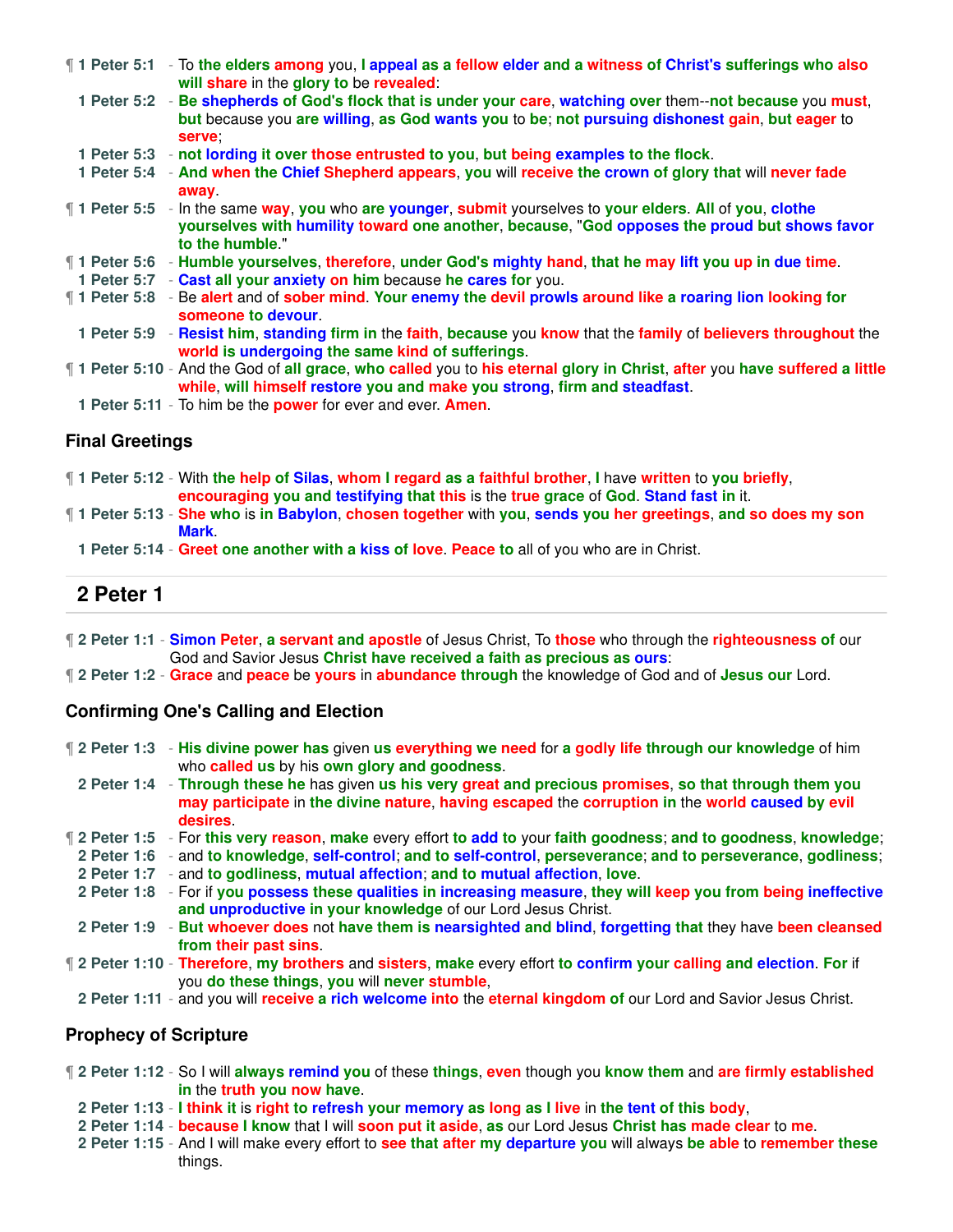¶ **2 Peter 1:16** - For **we did not follow cleverly devised stories when we told you about** the **coming** of our Lord Jesus Christ **in power**, **but** we **were eyewitnesses of his majesty**.

**2 Peter 1:17** - **He received honor and glory from** God the **Father when the voice came to** him from **the Majestic Glory**, **saying**, "**This** is my **Son**, **whom I love**; **with him I am well pleased**."

**2 Peter 1:18** - **We ourselves heard this voice that came from heaven when** we **were with him on** the **sacred mountain**.

- ¶ **2 Peter 1:19** We **also have the prophetic message as something completely reliable**, **and** you will **do well to pay attention to it**, **as** to **a light shining in a dark place**, **until** the **day dawns and the morning star rises in** your **hearts**.
- **2 Peter 1:20 Above all**, you **must understand** that **no prophecy of Scripture came about by** the **prophet's own interpretation of things**.

## **2 Peter 2**

#### **False Teachers and Their Destruction**

|  | <b>12 Peter 2:1</b> - But there were also false prophets among the people, just as there will be false teachers among<br>you. They will secretly introduce destructive heresies, even denying the sovereign Lord who<br>bought them--bringing swift destruction on themselves. |
|--|--------------------------------------------------------------------------------------------------------------------------------------------------------------------------------------------------------------------------------------------------------------------------------|
|  | 2 Peter 2:2 - Many will follow their depraved conduct and will bring the way of truth into disrepute.                                                                                                                                                                          |
|  | 2 Peter 2:3 - In their greed these teachers will exploit you with fabricated stories. Their condemnation has long                                                                                                                                                              |
|  | been hanging over them, and their destruction has not been sleeping.                                                                                                                                                                                                           |
|  | If 2 Peter 2:4 - For if God did not spare angels when they sinned, but sent them to hell, putting them in chains of                                                                                                                                                            |
|  | darkness to be held for judgment;                                                                                                                                                                                                                                              |
|  | 2 Peter 2:5 - if he did not spare the ancient world when he brought the flood on its ungodly people, but                                                                                                                                                                       |
|  | protected Noah, a preacher of righteousness, and seven others;                                                                                                                                                                                                                 |
|  | 2 Peter 2:6 - if he condemned the cities of Sodom and Gomorrah by burning them to ashes, and made them an                                                                                                                                                                      |
|  | example of what is going to happen to the ungodly;                                                                                                                                                                                                                             |
|  | 2 Peter 2:7 - and if he rescued Lot, a righteous man, who was distressed by the depraved conduct of the lawless                                                                                                                                                                |
|  | 2 Peter 2:8 - (for that righteous man, living among them day after day, was tormented in his righteous soul by                                                                                                                                                                 |
|  | the lawless deeds he saw and heard)--                                                                                                                                                                                                                                          |
|  | 2 Peter 2:9 - if this is so, then the Lord knows how to rescue the godly from trials and to hold the unrighteous                                                                                                                                                               |
|  | for punishment on the day of judgment.                                                                                                                                                                                                                                         |
|  | 2 Peter 2:10 - This is especially true of those who follow the corrupt desire of the flesh and despise authority.                                                                                                                                                              |
|  | Bold and arrogant, they are not afraid to heap abuse on celestial beings;                                                                                                                                                                                                      |
|  | 2 Peter 2:11 - yet even angels, although they are stronger and more powerful, do not heap abuse on such                                                                                                                                                                        |
|  | beings when bringing judgment on them from the Lord.                                                                                                                                                                                                                           |
|  | 2 Peter 2:12 - But these people blaspheme in matters they do not understand. They are like unreasoning                                                                                                                                                                         |
|  | animals, creatures of instinct, born only to be caught and destroyed, and like animals they too will                                                                                                                                                                           |
|  | perish.                                                                                                                                                                                                                                                                        |
|  | If 2 Peter 2:13 - They will be paid back with harm for the harm they have done. Their idea of pleasure is to carouse                                                                                                                                                           |
|  | in broad daylight. They are blots and blemishes, reveling in their pleasures while they feast with                                                                                                                                                                             |
|  | vou.                                                                                                                                                                                                                                                                           |
|  | 2 Peter 2:14 - With eyes full of adultery, they never stop sinning; they seduce the unstable; they are experts in                                                                                                                                                              |
|  | greed--an accursed brood!                                                                                                                                                                                                                                                      |
|  | 2 Peter 2:15 - They have left the straight way and wandered off to follow the way of Balaam son of Bezer, who                                                                                                                                                                  |
|  | loved the wages of wickedness.                                                                                                                                                                                                                                                 |
|  | 2 Peter 2:16 - But he was rebuked for his wrongdoing by a donkey--an animal without speech--who spoke with a                                                                                                                                                                   |
|  | human voice and restrained the prophet's madness.                                                                                                                                                                                                                              |
|  | <b>12 Peter 2:17 - These people are springs without water and mists driven by a storm. Blackest darkness is</b>                                                                                                                                                                |
|  | reserved for them.                                                                                                                                                                                                                                                             |
|  | 2 Peter 2:18 - For they mouth empty, boastful words and, by appealing to the lustful desires of the flesh, they                                                                                                                                                                |
|  | entice people who are just escaping from those who live in error.                                                                                                                                                                                                              |
|  | 2 Peter 2:19 - They promise them freedom, while they themselves are slaves of depravity--for "people are slaves                                                                                                                                                                |
|  | to whatever has mastered them."                                                                                                                                                                                                                                                |
|  | 2 Peter 2:20 - If they have escaped the corruption of the world by knowing our Lord and Savior Jesus Christ and                                                                                                                                                                |
|  | are again entangled in it and are overcome, they are worse off at the end than they were at the                                                                                                                                                                                |
|  | beginning.                                                                                                                                                                                                                                                                     |
|  |                                                                                                                                                                                                                                                                                |

**<sup>2</sup> Peter 1:21** - **For prophecy never had its origin in the human will**, **but prophets**, **though human**, **spoke from God as** they **were carried along by** the **Holy Spirit**.